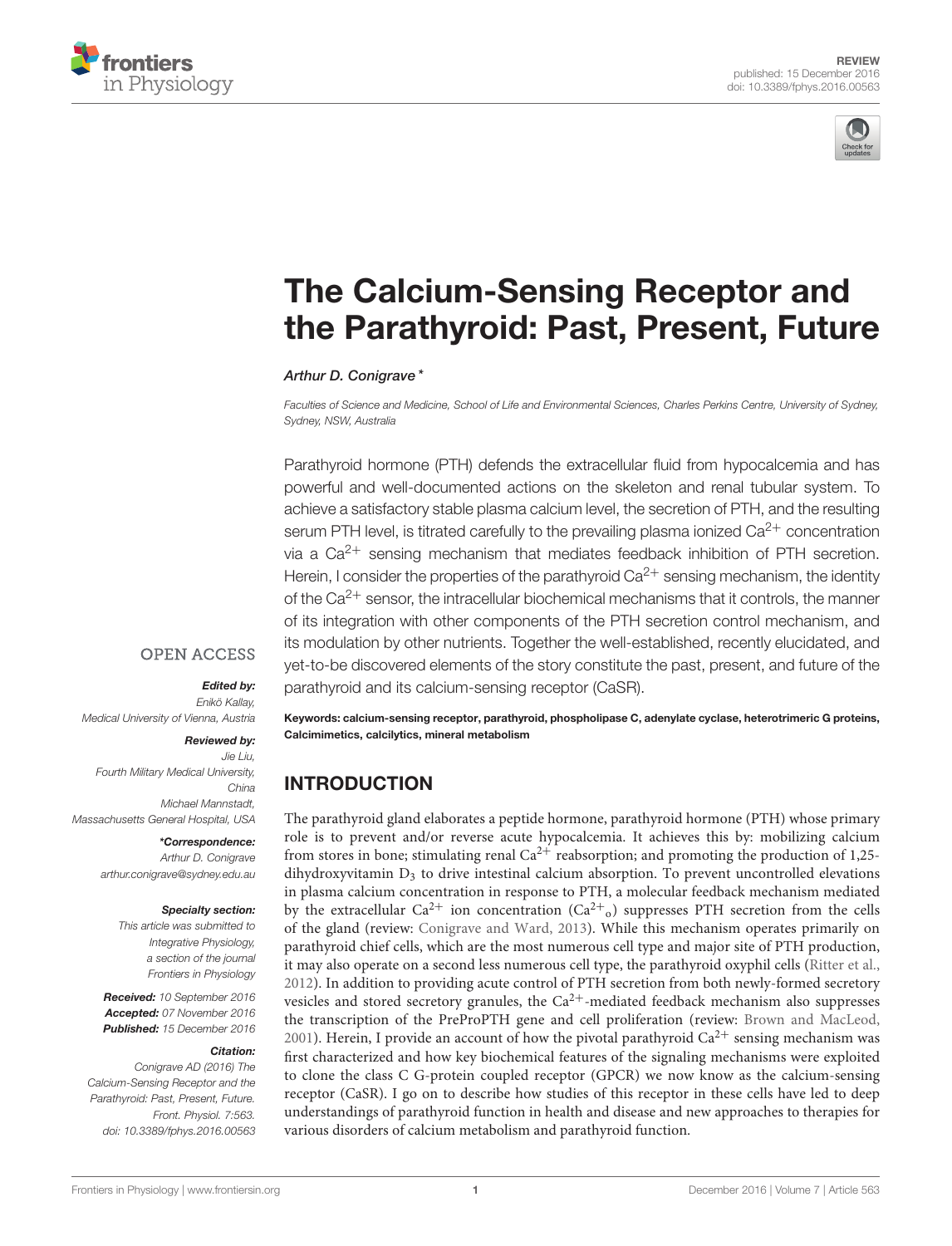# THE PAST

# In vivo and In vitro Evidence for a Parathyroid Ca<sup>2+</sup> Sensing Mechanism

Surgical removal of the parathyroid glands, whether intentional or inadvertent, induces acute, and in some cases catastrophic, hypocalcemia in experimental animals and in humans (e.g., [MacCallum and Voegtlin, 1909;](#page-10-0) [MacCallum et al., 1914;](#page-10-1) [Westerdahl et al., 2000;](#page-12-0) [Vasher et al., 2010;](#page-12-1) [Salinger and Moore,](#page-11-1) [2013\)](#page-11-1). In addition, perturbations of the plasma ionized calcium concentration in vivo by intravenous infusions of calcium salts to induce hypercalcemia or  $Ca^{2+}$  chelators such as citrate or EGTA to induce hypocalcemia provoke rapid negative and positive changes in the serum PTH concentration respectively (Fox and Heath, [1981;](#page-10-2) [Conlin et al., 1989;](#page-9-2) [Schwarz et al., 1992\)](#page-12-2). These studies demonstrate that the gland is equipped with a  $Ca^{2+}$ sensor that suppresses PTH secretion in response to elevated  $Ca<sup>2+</sup> concentration.$ 

The successful preparation of bovine parathyroid cells using collagenase digestion of sliced parathyroid gland tissue provided novel opportunities to assess the cellular  $Ca^{2+}$  sensing mechanism in vitro [\(Brown et al., 1976\)](#page-8-0) and similar observations were made for porcine [\(Morrissey and Cohn, 1978\)](#page-11-2) and also human [\(Birnbaumer et al., 1977;](#page-8-1) [Brown et al., 1978a,](#page-8-2) [1979a;](#page-8-3) [Conigrave et al., 2004\)](#page-9-3) parathyroid cells. In all these cases, mammalian parathyroid cells in primary culture supported a robust endogenous secretion of PTH that was promptly shut off upon elevation of  $Ca^{2+}$ <sub>o</sub>. In cells prepared from samples of parathyroid tissue derived from patients with primary hyperparathyroidism there was impairment but not complete loss of  $Ca^{2+}$ <sub>o</sub> sensitivity [\(Brown et al., 1979a](#page-8-3)[,c;](#page-8-4) [Mun et al., 2009\)](#page-11-3). The behavior raises questions about the nature of the extracellular  $Ca<sup>2+</sup>$  sensor. It also raises questions about the nature of the intrinsic/endogenous PTH secretion mechanism.

In the first description of a viable, functional parathyroid cell preparation [\(Brown et al., 1976\)](#page-8-0) bovine parathyroid cells in primary culture in Eagle's medium (minus bicarbonate) secreted PTH linearly at a rate of 20-30 pmol cell<sup>-1</sup> h<sup>-1</sup> for up to 3 h. PTH secretion was suppressed by around 60% at a  $Ca^{2+}$ <sub>0</sub> of 1.5 mM when compared to that observed at 0.5 mM  $Ca^{2+}$ <sub>0</sub>. In the presence of 0.5 mM  $Ca^{2+}$ <sub>0</sub>, elevated extracellular Mg $^{2+}$  concentration (Mg $^{2+}$ <sub>o</sub>) also suppressed PTH secretion although  $Mg^{2+}$ <sub>o</sub> was less potent than  $Ca^{2+}$ <sub>o</sub>. Finally, increases in PTH secretion were observed in response to the βadrenergic agonist isoproterenol that were partially reversed by the β-adrenergic antagonist propranolol [\(Brown et al., 1976\)](#page-8-0). Thus, key features of the preparation included:  $Ca^{2+}$ <sub>o</sub>- and Mg2<sup>+</sup> <sup>o</sup>-mediated suppression of PTH secretion, pointing to the existence of an intrinsic divalent cation sensor with a preference for  $Ca^{2+}$ <sub>o</sub> over  $Mg^{2+}$ <sub>o</sub>; and stimulation of PTH secretion by cAMP-linked GPCRs including beta-adrenergic, dopaminergic, and prostanoid receptors [\(Brown et al., 1977a](#page-8-5)[,b;](#page-9-4) [Gardner et al., 1980\)](#page-10-3). These findings pointed to the existence of neuronal, hormonal, and/or local stimulatory control of PTH secretion. Although not clearly identified, the findings also demonstrated the existence of an intrinsic PTH secretion mechanism. According to one interpretation, parathyroid cells are equipped with a constitutive PTH secretion mechanism. According to an alternative interpretation, parathyroid cells respond to an autocrine/paracrine mechanism that supports PTH secretion.

# The Concept of a Calciostat and an Extracellular Ca<sup>2+</sup> Set-Point

The  $Ca^{2+}$ -sensing mechanism in the parathyroid supports the operation of an extracellular "calciostat" in vivo. The set-point for this calciostat occurs at a plasma ionized  $Ca^{2+}$  concentration of around 1.1–1.2 mM corresponding to plasma total calcium concentrations of around 2.2–2.4 mM, of which approximately half is in an albumin-bound form. PTH secretion rates rise 2 to 4-fold as  $Ca^{2+}$ <sub>o</sub> drops toward 1.0 mM and are effectively suppressed by  $>50\%$  as  $Ca^{2+}$ <sub>o</sub> rises toward 1.4 mM (review: [Conigrave et al., 2000a\)](#page-9-5). The changes in PTH secretion rate are reflected in consonant changes in the serum PTH level (normal range 1–6 pmol/L). This set-point behavior can be readily demonstrated in perifused parathyroid cell preparations including those prepared from human parathyroid glands [\(Conigrave et al., 2004;](#page-9-3) [Figure 1](#page-2-0)). Ca<sup>2+</sup><sub>o</sub>-dependent inhibitory control of renal  $Ca^{2+}$  reabsorption, resulting in elevated renal calcium excretion, also contributes to the calciostat function, providing a key element of the defense against hypercalcemia [\(Kantham et al., 2009;](#page-10-4) [Loupy et al., 2012\)](#page-10-5).

# Extracellular  $Ca^{2+}$ -Mediated Signaling **Mechanisms**

### cAMP Promotes PTH Secretion via a Ca2+-Sensitive Pathway

Suppression of cAMP levels accompanies high  $Ca^{2+}$ <sub>o</sub>-induced suppression of PTH secretion in parathyroid cells stimulated to secrete by exogenous agonists of  $G_s$ -coupled GPCRs (Brown et al., [1977a,](#page-8-5) [1979b,](#page-8-6) [1978b,](#page-9-6) [1985;](#page-9-7) [Windeck et al., 1978\)](#page-12-3) and also in cells not exposed to exogenous GPCR activators, in which intracellular cAMP levels are typically much lower  $(\leq 5\%)$ of those in stimulated cells; [Brown et al., 1978b\)](#page-9-6). Excellent correlations were observed between cAMP levels and PTH secretion rates in these experiments supporting the hypothesis that cAMP is a primary driver of both exogenous GPCRstimulated and intrinsic PTH secretion [\(Brown et al., 1978b\)](#page-9-6). Similar results were obtained in a comparative analysis of the effects of divalent and tervalent cations on PTH secretion and cAMP accumulation [\(Brown et al., 1990\)](#page-9-8). If this is so, the mechanisms of  $Ca^{2+}$ <sub>o</sub>-dependent suppression of cAMP levels and PTH secretion are different under the conditions of (i) exogenous, GPCR-stimulated and (ii) spontaneous PTH secretion. This follows because pertussis toxin disabled Ca<sup>2+</sup><sub>0</sub>and divalent/tervalent cation-induced suppression of dopaminestimulated PTH secretion [\(Chen et al., 1989;](#page-9-9) [Brown et al., 1990\)](#page-9-8), demonstrating that G<sub>i</sub> is required for inhibitory control of PTH secretion downstream of cAMP-linked GPCRs, but pertussis toxin had no dis-inhibitory effect on high  $Ca^{2+}$ <sub>o</sub>-mediated suppression of intrinsic PTH secretion i.e., in the absence of exogenous GPCR activators [\(Brown et al., 1992\)](#page-9-10). Findings in support of the hypothesis that pertussis toxin suppresses both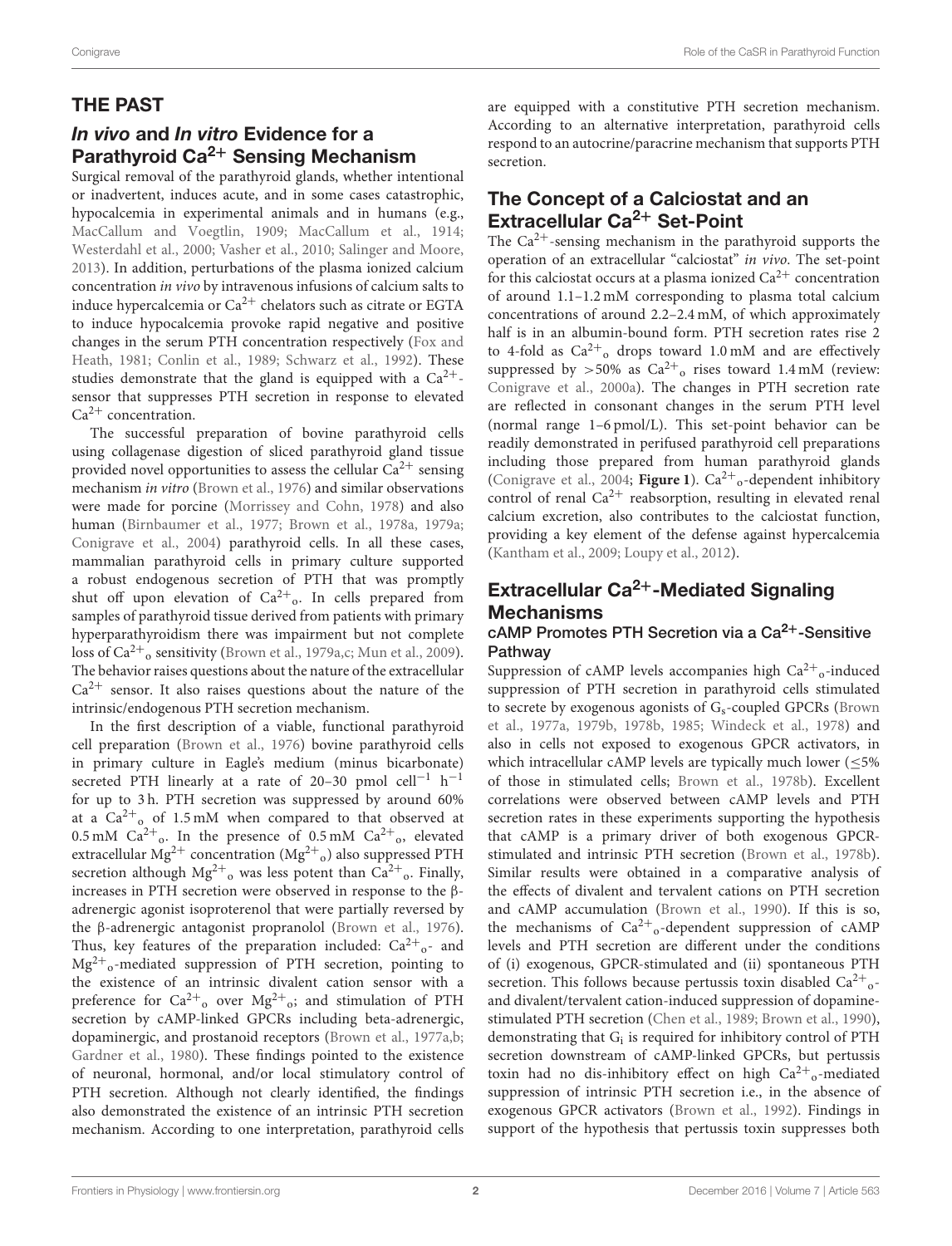

<span id="page-2-0"></span>exogenous GPCR-stimulated and endogenous PTH secretion [\(Fitzpatrick et al., 1986a\)](#page-10-6) have not been confirmed.

The results suggest the existence of an extracellular  $Ca^{2+}$ sensor that is capable of activating  $G_i$  to suppress cAMP synthesis and, in turn, cAMP-linked PTH secretion in the presence of exogenous agonists that markedly elevate cAMP levels. The lack of association between G<sup>i</sup> , cAMP levels, and PTH secretion in parathyroid cells NOT exposed to exogenous GPCR activators, on the other hand, points to a distinct biochemical mechanism arising either from a second  $Ca^{2+}$  sensor or from a single  $Ca^{2+}$ sensor that couples to distinct downstream signaling pathways depending on whether the cells have been stimulated to secrete PTH by exogenous activators or are operating spontaneously (**[Figure 2](#page-3-0)**). Support for the hypothesis that the  $Ca^{2+}$  sensing mechanism in parathyroid cells is mediated by  $Ca^{2+}$  channels and controlled by the activity of pertussis toxin-sensitive Gproteins [\(Fitzpatrick et al., 1986a](#page-10-6)[,b\)](#page-10-7) has not been supported by other studies (e.g., [Brown et al., 1992\)](#page-9-10). More recent work has implicated  $G_{q/11}$  and, possibly, phosphatidylinositol-specific phospholipase C (PI-PLC) and  $ERK_{1/2}$  downstream of an extracellular  $Ca^{2+}$  sensing GPCR (see below).

# Intracellular  $Ca^{2+}$  Mobilization and PI-PLC

An alternative signaling pathway, downstream of an extracellular  $Ca<sup>2+</sup>$  sensor was subsequently identified in populations of bovine parathyroid cells loaded with the cell-permeant  $Ca^{2+}$ -sensitive fluorophore fura-2AM. The cells exhibited robust intracellular  $Ca^{2+}$  transients in response to elevated  $Ca^{2+}$ <sub>o</sub> suggesting the action of a PI-PLC coupled GPCR that senses increases in  $\text{Ca}^{2+}{}_{\text{o}}$ [\(Nemeth and Scarpa, 1986,](#page-11-4) [1987a\)](#page-11-5). Furthermore, they exhibited similar intracellular  $Ca^{2+}$  transients in response to elevated  $Mg^{2+}$  or  $Sr^{2+}$  concentration consistent with the observations referred to above that the parathyroid  $Ca^{2+}$  sensing mechanism is promiscuous with respect to divalent cations [\(Chen et al., 1989;](#page-9-9) [Brown et al., 1990\)](#page-9-8). To investigate whether the parathyroid  $Ca^{2+}$ sensor might indeed be a PI-PLC coupled GPCR, further studies demonstrated that  $Ca^{2+}$ ,  $Mg^{2+}$  and other inorganic divalent cations promoted the production of water-soluble  $[3H]$ -inositol phosphates from [3H]-inositol labeled cells [\(Brown et al., 1987;](#page-9-11) [Shoback et al., 1988\)](#page-12-4).

# A Promiscuous Divalent/Multivalent Cation Sensor

Investigation of the molecular requirements for divalent cation sensing in parathyroid cell preparations led to some surprising observations. Firstly, tervalent inorganic cations of the lanthanide group including  $Gd^{3+}$  and  $Tb^{3+}$  were found to be high potency activators ( $EC_{50} \approx 5-50 \mu M$ ) of parathyroid PI-PLC, suppressors of GPCR-stimulated cAMP accumulation, and inhibitors of PTH secretion [\(Brown et al., 1990\)](#page-9-8) in a manner analogous to divalent cations. Furthermore, and even more surprisingly, organic multivalent cations including polyarginine, polylysine, and protamine [\(Brown et al., 1991a\)](#page-9-12), the PLC inhibitor neomycin [\(Brown et al., 1991b\)](#page-8-7), and polyamines such as spermine [\(Nemeth and Scarpa, 1987b\)](#page-11-6) stimulated intracellular  $Ca<sup>2+</sup>$  mobilization and inhibited PTH secretion.

# Expression Cloning of a Polyvalent Cation-Sensing Receptor from a Bovine Parathyroid cDNA Library

The demonstration that the parathyroid calcium sensor coupled to the activation of PI-PLC and, at least in certain circumstances, to heterotrimeric G<sup>i</sup> G-proteins, and was promiscuous with respect to inorganic and organic multivalent cations provided a strategy by which a putative PLC-coupled receptor might be cloned by cellular expression of pools of mRNA derived from a size-fractionated bovine parathyroid cDNA library (Brown et al., [1993\)](#page-9-13). Xenopus oocytes express a large conductance Cl<sup>−</sup> channel whose open probability is highly sensitive to changes in intracellular  $Ca^{2+}$  concentration (e.g., downstream of GPCRmediated generation of IP<sub>3</sub> and intracellular  $Ca^{2+}$  mobilization).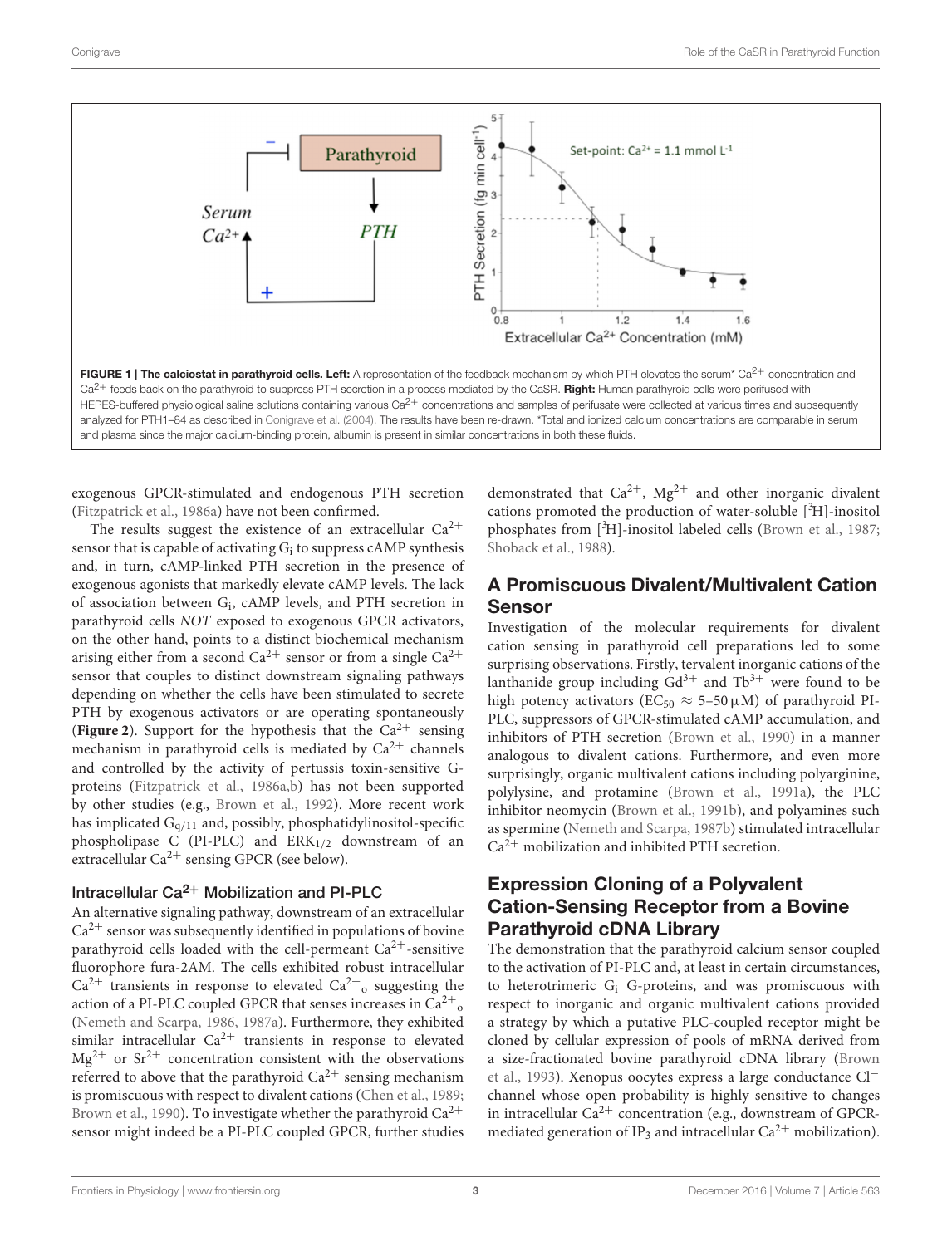

<span id="page-3-0"></span>In this case, the successful cloning of the novel class C GPCR that is now referred to as "the calcium-sensing receptor" relied on its high degree of sensitivity to  $Gd^{3+}$ , which was used to identify "active" pools of mRNA for further separation and purification. Once cloned, the receptor was readily expressed not only in Xenopus oocytes but also various mammalian cell lines including HEK-293 cells and was found to exhibit sensitivity not only to divalent inorganic cations including  $Ca^{2+}$ and Mg<sup>2+</sup>, and tervalent inorganic cations including  $Gd^{3+}$ but also to organic cations including the antibiotic neomycin [\(Brown et al., 1993\)](#page-9-13), polyamines such as spermine (Quinn et al., [1997\)](#page-11-7), cationic polypeptides such as polyarginine and polylysine [\(Ray and Northup, 2002\)](#page-11-8), and cationic proteins including beta amyloid [\(Ye et al., 1997\)](#page-12-5). The cloning of the bovine parathyroid CaSR was followed subsequently by the cloning of its orthologs from human parathyroid [\(Garrett et al., 1995\)](#page-10-8), rat kidney [\(Riccardi et al., 1995\)](#page-11-9), and rat brain [\(Ruat et al.,](#page-11-10) [1995\)](#page-11-10).

The CaSR is known now to be expressed widely, with various  $Ca<sup>2+</sup>_{o}$ -dependent and non- $Ca<sup>2+</sup>_{o}$  dependent functions in cell and developmental biology as detailed elsewhere in this issue. It is also known to activate a large number of signaling pathways downstream of various G-proteins and multiple cell membraneassociated as well as cytoplasmic enzymes (review: Conigrave and Ward, [2013\)](#page-9-0).

The CaSR mediates, for example, the activation of various protein kinases including protein kinase C isoforms, which negatively modulate CaSR function [\(Jiang et al., 2002;](#page-10-9) Davies et al., [2007;](#page-9-14) [Lazarus et al., 2011;](#page-10-10) [Young et al., 2014\)](#page-12-6), and the mitogen activated protein (MAP) kinases  $ERK<sub>1/2</sub>$ , p38 and JNK [\(Kifor et al., 2001;](#page-10-11) [Tfelt-Hansen et al., 2003;](#page-12-7) review: Conigrave and Ward, [2013\)](#page-9-0). The roles of protein kinases in CaSR-mediated inhibitory control of PTH secretion are not well-understood but  $ERK<sub>1/2</sub>$  appears to contribute [\(Corbetta et al., 2002\)](#page-9-15) and could be activated downstream of either  $G_{q/11}$  or  $G_i$  (review: Conigrave and Ward, [2013\)](#page-9-0).

While the CaSR is expressed and trafficked to the plasma membrane as functional homodimers [\(Bai et al., 1998,](#page-8-8) [1999\)](#page-8-9) that couple efficiently to  $G<sub>q/11</sub>$ , it is also capable of forming heterodimers with other members of GPCR family C including metabotropic glutamate receptors [\(Gama et al., 2001\)](#page-10-12) and GABA<sub>B</sub> receptors, especially GABA<sub>B1</sub> [\(Chang et al., 2007;](#page-9-16) Cheng et al., [2007\)](#page-9-17). The consequences of heterodimerization for receptor localization to specific subdomains of the plasma membrane and for signaling pathway selection in different tissues and for the parathyroid, in particular, are not yet clear.

### Physiological and Clinical Significance of the CaSR for Parathyroid Function Parathyroid and Mineral Disorders Linked to CaSR Mutations (and Anti-CaSR Antibodies)

As the bovine parathyroid, rat kidney, and human parathyroid CaSR cDNAs were cloned [\(Brown et al., 1993;](#page-9-13) [Garrett et al.,](#page-10-8) [1995;](#page-10-8) [Riccardi et al., 1995\)](#page-11-9), it became possible to assess whether any recognized human disorders of calcium metabolism and/or parathyroid function arose from mutations of the CaSR. This was rapidly confirmed for two hypercalcemic disorders in which the CaSR is hypofunctional: the uncommon disorder known as familial hypocalciuric hypercalcemia (FHH); and the extremely rare disorder known as neonatal severe hyperparathyroidism (NSHPT; [Pollak et al., 1993,](#page-11-11) [1994;](#page-11-12) reviews: [Brown et al.,](#page-9-18) [1995;](#page-9-18) [Hendy et al., 2000\)](#page-10-13). It was subsequently also confirmed for the hypocalcemic disorder known as autosomal dominant hypocalcemia (ADH; [Pearce et al., 1996\)](#page-11-13) in which the CaSR is hyperfunctional.

### **FHH**

Deactivating, typically heterozygous, mutations of the CaSR gene in FHH result in impaired or disabled  $Ca^{2+}$ <sub>0</sub>-dependent inhibition of renal  $Ca^{2+}$  reabsorption, leading to hypocalciuria, and as well as impaired  $Ca^{2+}$ <sub>o</sub>-dependent feedback inhibition of PTH secretion, typically without frank elevations in the serum PTH level as a result of associated increases in  $Ca^{2+}$ <sub>0</sub>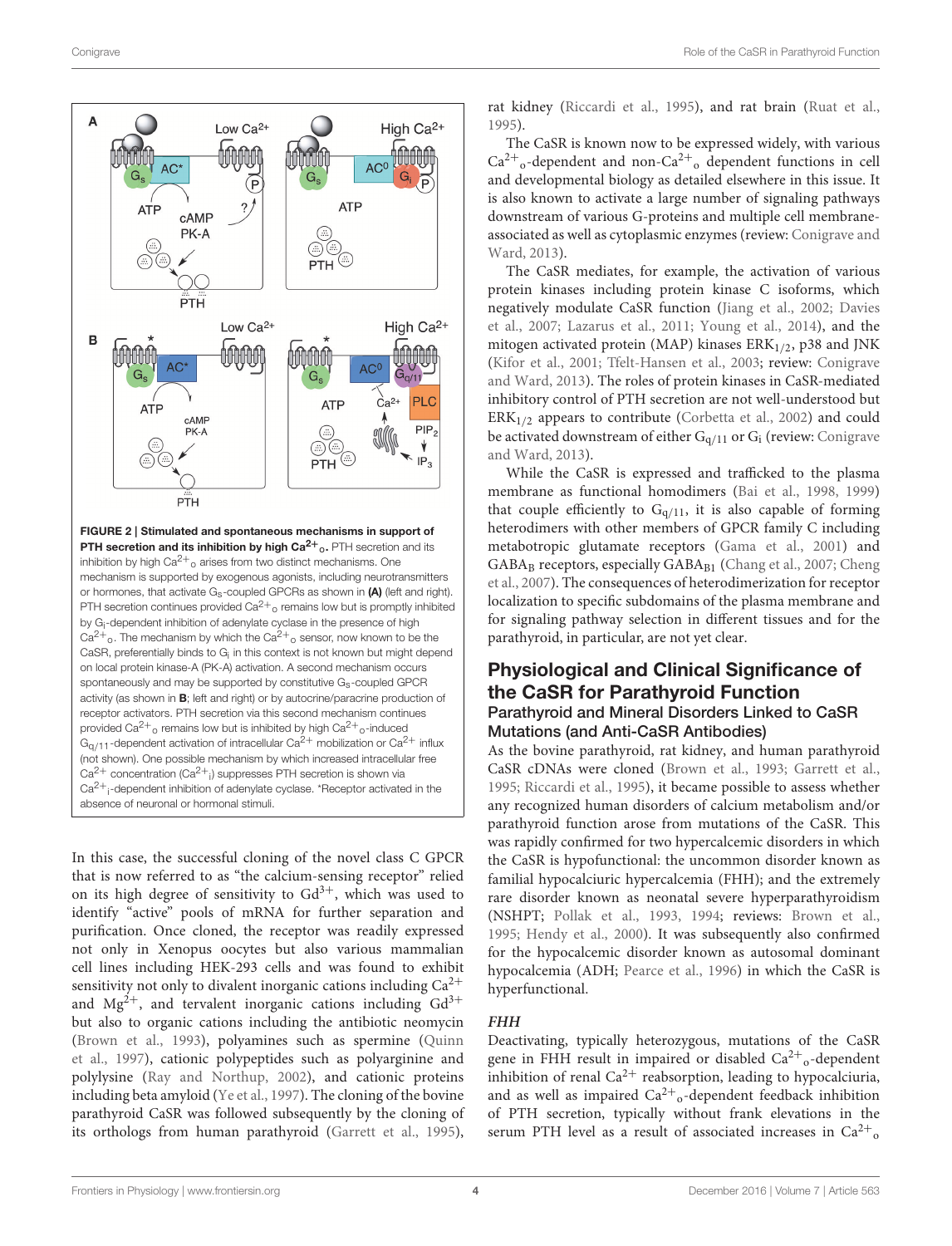[\(Chu et al., 1995;](#page-9-19) review: [Brown et al., 1995\)](#page-9-18). Instead, the setpoint for Ca<sup>2+</sup><sub>o</sub>-dependent suppression of PTH secretion rises thereby increasing the value of the calciostat and the steadystate  $Ca^{2+}$ <sub>o</sub> adopts this new level. The primary driver for the increase in  $Ca^{2+}$ <sub>o</sub> appears to be impaired renal calcium excretion, resulting in characteristic hypocalciuria (uCa/Cr ratio < 0.04 mmol mmol<sup>-1</sup>; uCa excretion < 1.5 mmol d<sup>-1</sup>). With the identification of two variants of FHH arising from mutations of two other genes, Gα11 and AP2S (see below), the major form of FHH that arises from mutations of the CaSR has been recently renamed FHH1.

#### **NSHPT**

In contrast to FHH, homozygous or compound heterozygous deactivating mutations of the CaSR gene have been linked to a severe hypercalcemic disorder that presents in neonatal life with total plasma calcium concentrations that may exceed 4.0 mM [\(Ward et al., 2004\)](#page-12-8). In addition, there are marked elevations in the serum PTH level, indicative of near-total failure of  $Ca^{2+}$ <sub>0</sub>mediated feedback control of PTH secretion along with skeletal demineralization and pathological fractures [\(Pollak et al., 1993;](#page-11-11) review: [Brown et al., 1995\)](#page-9-18). The disorder responds promptly to total parathyroidectomy i.e., excision of all four parathyroid glands [\(Marx et al., 1986\)](#page-11-14) demonstrating that the bone disease is driven by severe primary hyperparathyroidism.

Whether still more severe disorders of skeletal development and metabolism might arise from other types of CaSR mutations is not yet clear. Recently developed mouse models, however, suggest that this is so [\(Chang et al., 2008;](#page-9-20) [Richard et al., 2010;](#page-11-15) reviews: [Goltzman and Hendy, 2015;](#page-10-14) [Santa Maria et al., 2016\)](#page-11-16). An authoritative database of CaSR mutations and their links to human disease is maintained at: [http://www.casrdb.mcgill.ca/.](http://www.casrdb.mcgill.ca/)

#### **ADH**

Two other rare mineral disorders affecting the parathyroid arise from activating mutations of the CaSR. In one, autosomal dominant hypocalcemia, there is hypocalcemia and inappropriately normal or frankly low serum PTH levels arising from a reduction in the set-point for extracellular  $Ca^{2+}$ [\(Pearce et al., 1996\)](#page-11-13). One or more of the following may also be observed: hypercalciuria, consistent with enhanced inhibition of renal  $Ca^{2+}$  reabsorption; hypocalciuria (e.g., [Tan et al.,](#page-12-9) [2003\)](#page-12-9), consistent with reduced glomerular filtration of  $Ca^{2+}$ ions and a largely intact renal  $Ca^{2+}$  reabsorption mechanism; hypomagnesemia; and hyperphosphatemia (reviews: [Thakker,](#page-12-10) [2004;](#page-12-10) [Egbuna and Brown, 2008\)](#page-10-15). This is typically a chronic benign condition, often diagnosed as an incidental finding on plasma biochemical analysis, in which there may be a longstanding history of paresthesiae, intermittent fasciculations and/or contractions of isolated muscle groups. There may also be a history of one or more childhood seizures including febrile convulsions (reviews: [Thakker, 2004;](#page-12-10) [Egbuna and Brown, 2008\)](#page-10-15).

In a second disorder, arising from more severe activating mutations of the CaSR, a form of renal salt wasting also occurs. This Bartter Syndrome (type-5) arises from unrestrained CaSR activation on the contraluminal membrane of the thick ascending limb, which disables NKCC2-dependent NaCl reabsorption (reviews: [Gamba and Friedman, 2009;](#page-10-16) [Riccardi and Brown,](#page-11-17) [2010\)](#page-11-17).

The impact of gene dosage on the severity of autosomal dominant hypocalcemia has been evaluated in a mouse model, the Nuf mouse (L723Q, affecting a residue at the C-terminal end of iL-2), which exhibits hypocalcemia, suppressed serum PTH levels, hypocalciuria, hyperphosphatemia, and ectopic mineralization and cataracts [\(Hough et al., 2004\)](#page-10-17). All aspects of the phenotype were more severe in homozygous when compared to heterozygous mice demonstrating that a gene dosage effect applies in the case of activating as well as inactivating mutations of the CaSR, and it is notable that renal hypophosphaturia occurred in homozygous but not heterozygous Nuf mice consistent with the idea that the CaSR normally suppresses renal phosphate excretion including PTH-induced inhibition of phosphate reabsorption [\(Riccardi et al., 2000;](#page-11-18) [Ba et al.,](#page-8-10) [2003;](#page-8-10) reviews: [Riccardi and Valenti, 2016\)](#page-11-19) and thus promotes phosphate retention. The disorder is amenable to treatment with negative modulators of the CaSR, also known as calcilytics (see below; [Mayr et al., 2016;](#page-11-20) [Nemeth and Goodman, 2016\)](#page-11-21).

#### Disorders of Calcium Metabolism Arising from Autoantibodies that Target the CaSR

In addition to the impact of inactivating or activating CaSR mutations on calcium metabolism and parathyroid function as described above, several studies have drawn attention to the clinical impact of autoantibodies that target the CaSR with either inactivating [\(Kifor et al., 2003;](#page-10-18) [Pallais et al., 2004\)](#page-11-22) or activating (review: [Brown, 2009\)](#page-8-11) effects, presumably dependent on the peptide epitope that is recognized. These autoimmune disorders of calcium metabolism resemble other autoimmune endocrinopathies such as Grave's disease (review: [Thakker,](#page-12-10) [2004\)](#page-12-10). In one of these disorders associated with autoimmune polyendocrinopathy, autoantibodies to several CaSR epitopes have been identified corresponding to residues 41–69 at the receptor's N-terminus, 114–126 at the dimer interface, and 171– 195 in the vicinity of the Venus FlyTrap (VFT) domain's binding cleft [\(Kemp et al., 2010\)](#page-10-19).

# Transgenic Mouse Models—Impact of Inactivating CaSR Mutations on Parathyroid Function

The first reported transgenic mouse in which the CaSR was "knocked out," was homozygous for a 20 bp insertion that disabled incorporation of CaSR exon-5 (referred to as CaSR exon-4 in the paper) into the mature, fully processed mRNA [\(Ho et al., 1995\)](#page-10-20). CaSR exon-5 encodes residues 465–536 [\(http://www.casrdb.mcgill.ca\)](http://www.casrdb.mcgill.ca) at the extreme C-terminal end of the VFT domain, immediately prior to the start of the Cysteinerich domain. Mice with this genotype exhibited a condition comparable to NSHPT in which homozygotes were normal at birth but exhibited severe growth retardation and markedly reduced muscle power in the days after birth [\(Ho et al., 1995\)](#page-10-20).

The results of biochemical analyses demonstrated the cardinal features of primary hyperparathyroidism including markedly elevated plasma  $Ca^{2+}$  concentration, suppressed plasma inorganic phosphate concentration, and markedly elevated serum PTH levels. In addition, the parathyroid glands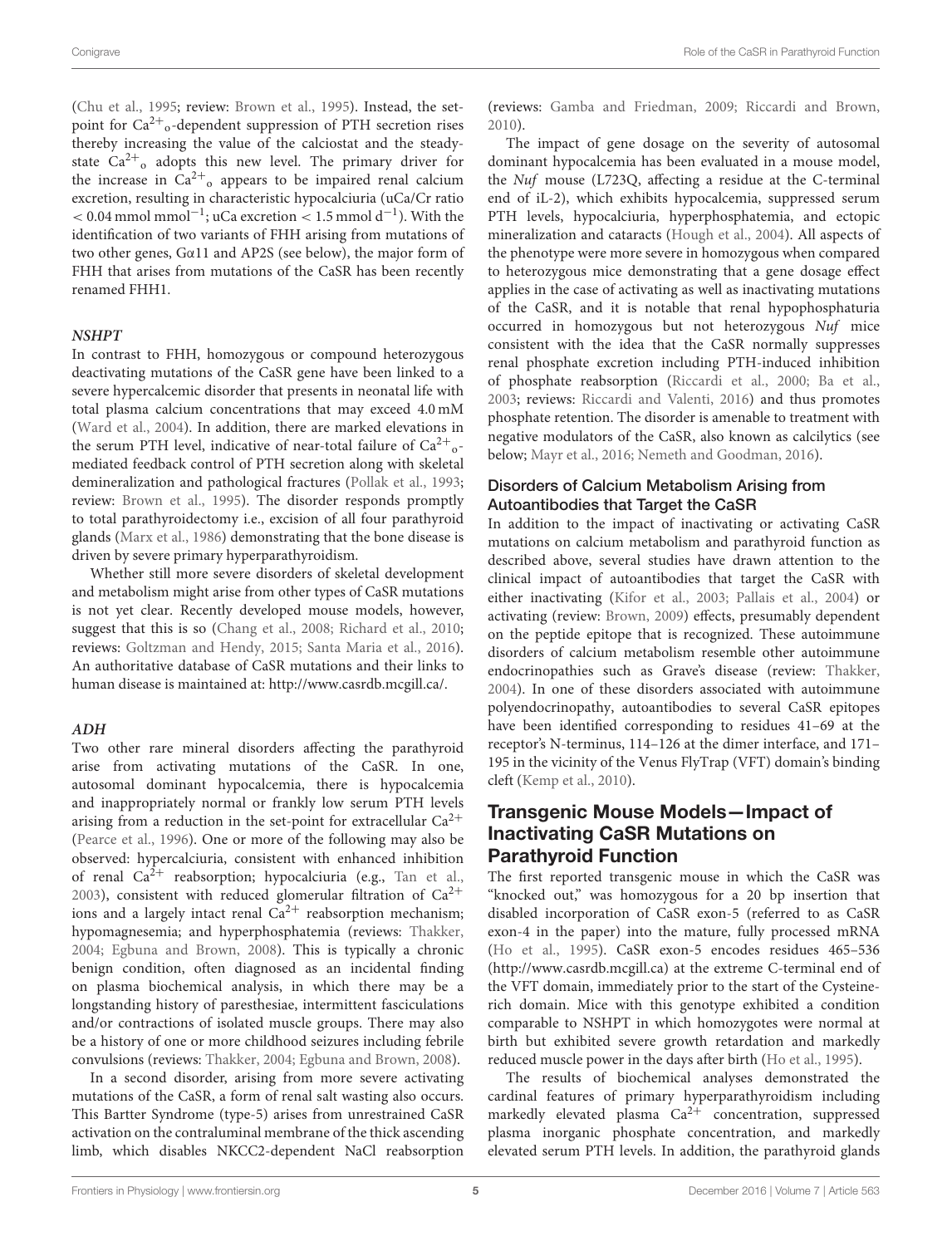were enlarged with prominent chief cell hyperplasia [\(Ho et al.,](#page-10-20) [1995\)](#page-10-20). These findings are consistent with a severe resistance syndrome arising from markedly impaired  $Ca^{2+}$ -dependent feedback control of PTH secretion i.e., with loss of the parathyroid  $Ca^{2+}$  sensor.

Heterozygotes, unlike the homozygotes, were phenotypically normal in the weeks and months after birth but exhibited mild biochemical disturbances consistent with FHH in humans including mildly elevated plasma  $Ca^{2+}$  concentration, suppressed renal calcium excretion, and inappropriately normal plasma PTH levels. These findings suggest a mildly impaired but intact parathyroid  $Ca^{2+}$  sensing mechanism together with impaired extracellular  $Ca^{2+}$ -dependent inhibition of renal  $Ca^{2+}$ reabsorption resulting in an increase in the setpoint of the calciostat.

# Is the Parathyroid Equipped with an Alternative Calcium-Sensing Receptor?

While other class C GPCRs, like the CaSR, exhibit  $Ca^{2+}$ -sensing properties [\(Kubo et al., 1998;](#page-10-21) [Wise et al., 1999;](#page-12-11) Christiansen et al., [2007\)](#page-9-21) it seems unlikely that the parathyroid is equipped with an alternative CaSR since, as described above, mice that are homozygous for either global [\(Ho et al., 1995\)](#page-10-20) or tissueselective [\(Chang et al., 2008\)](#page-9-20) knockouts of the CaSR exhibit a severe, uncompensated form of primary hyperparathyroidism in which the plasma levels of both PTH and calcium are markedly elevated from birth. The phenotype suggests a marked impairment of  $Ca^{2+}$ <sub>0</sub>-dependent negative feedback on PTH secretion with attendant hyperparathyroidism and PTHdependent bone resorption. Thus, if the parathyroid expresses an alternative or supplementary calcium sensor, it is unable to compensate for loss of the CaSR. It is possible that under some circumstances  $Ca^{2+}$ -sensing is mediated not by CaSR homodimers but by CaSR heterodimers involving other members of GPCR family C including metabotropic glutamate receptors or GABA<sub>B1</sub> receptors as noted above [\(Gama et al., 2001;](#page-10-12) Chang et al., [2007;](#page-9-16) [Cheng et al., 2007\)](#page-9-17).

Previous work suggested a role for  $Ca^{2+}$ -permeable channels in the control of PTH secretion based on observations that stereoisomers of the  $Ca^{2+}$  channel modulator 202–791 either inhibited  $(+202 \text{ to } 791)$  or stimulated  $(-202 \text{ to } 791)$  PTH secretion [\(Fitzpatrick et al., 1986b\)](#page-10-7), and antibodies that target skeletal muscle  $Ca^{2+}$  channels also modulated PTH secretion [\(Fitzpatrick et al., 1988\)](#page-10-22). Other  $Ca^{2+}$  channel activators, including maitotoxin [\(Fitzpatrick et al., 1989\)](#page-10-23), and the diltiazem analog TA-3090 [\(Chen and Brown, 1990\)](#page-9-22) were also found to inhibit PTH secretion. This work was "turned on its head" by the successful development of "calcimimetics" by structural modification of an L-type  $Ca^{2+}$  channel blocker, fendiline [\(Nemeth et al., 1998\)](#page-11-23), and the subsequent demonstration that modulation of PTH secretion by these agents arises not from actions on  $Ca^{2+}$  channels but rather the cloned CaSR (Nemeth et al., [2004;](#page-11-24) review: [Nemeth, 2006\)](#page-11-25). Thus, various agents that modulate  $Ca^{2+}$  channel activity can also interact with an allosteric site in the CaSR's heptahelical domain [\(Leach et al.,](#page-10-24) [2016\)](#page-10-24). Calcimimetics, positive modulators of the CaSR, and calcilytics, negative modulators of the CaSR, are discussed in greater detail below.

Nevertheless, more recent work raises the possibility that  $Ca<sup>2+</sup>$ -permeable channels may indeed contribute to the control of PTH secretion. Thus, parathyroid cells express NMDA receptor subunits and NMDA inhibits PTH secretion (Parisi et al., [2009\)](#page-11-26). While these receptors may contribute to the tonic control of PTH secretion, it is not known whether  $Ca^{2+}$  fluxes arising from the activation of NMDA receptors are sensitive to Ca2<sup>+</sup> <sup>o</sup> concentration in parathyroid cells. In addition, various amino acids and amino acid analogs are known to interact with the CaSR [\(Conigrave et al., 2000b,](#page-9-23) [2004;](#page-9-3) review: Conigrave and Hampson, [2010\)](#page-9-24) and it is not yet clear whether the inhibitory effect of NMDA on PTH secretion is exerted by the activation of  $Ca<sup>2+</sup>$ -permeable ion channels or via positive modulation of the CaSR.

# THE PRESENT

# Development of Calcimimetics and Their Utility in Several Forms of Hyperparathyroidism

As noted above, calcimimetics were developed from the  $Ca^{2+}$ channel blocker fendiline that induces  $Ca^{2+}$ <sub>i</sub> mobilization and suppresses PTH secretion from bovine parathyroid cells [\(Nemeth et al., 1998;](#page-11-23) review: [Nemeth, 2006\)](#page-11-25). Drug development resulted in a new class of pharmaceuticals, the phenylalkylamine calcimimetics, which are positive allosteric modulators of the CaSR that markedly enhance the sensitivity of CaSR-mediated intracellular signaling pathways to  $Ca^{2+}$ <sub>0</sub> [\(Nemeth et al.,](#page-11-23) [1998\)](#page-11-23). Early examples included NPS R467 and NPS R568, which together with their less potent S-isomers have been key agents for the analysis of CaSR-mediated effects in various cell and tissue systems. More recent examples include cinacalcet, an agent that is well-absorbed orally [\(Nemeth et al., 2004\)](#page-11-24) and is effective clinically in the treatment of both secondary hyperparathyroidism due to chronic kidney disease [\(Moe et al.,](#page-11-27) [2005;](#page-11-27) [Messa et al., 2008\)](#page-11-28) as well as primary hyperparathyroidism [\(Peacock et al., 2005,](#page-11-29) [2011;](#page-11-30) see also review: [Nemeth and Shoback,](#page-11-31) [2013\)](#page-11-31).

One key effect of calcimimetics is suppression of the serum PTH level. In primary hyperparathyroidism, for example, in which the plasma total calcium concentration is typically elevated from its normal upper limit of 2.6 mM to around 2.8–3.0 mM, oral therapy with cinacalcet suppressed serum PTH levels and restored the plasma calcium concentration into the normal range for up to 12 months or more [\(Peacock et al., 2005\)](#page-11-29). Another key effect is suppression or even reversal of parathyroid hyperplasia. For example, cinacalcet suppresses parathyroid cell proliferation and reduces gland size in models of primary [\(Imanishi et al.,](#page-10-25) [2011\)](#page-10-25) and secondary [\(Colloton et al., 2005;](#page-9-25) [Miller et al., 2012\)](#page-11-32) hyperparathyroidism, and also induces apoptosis in second hyperparathyroidism [\(Tatsumi et al., 2013\)](#page-12-12).

The demonstration that calcimimetics from the same class and across different classes exhibit different biased signaling profiles [\(Davey et al., 2012\)](#page-9-26) is encouraging efforts to develop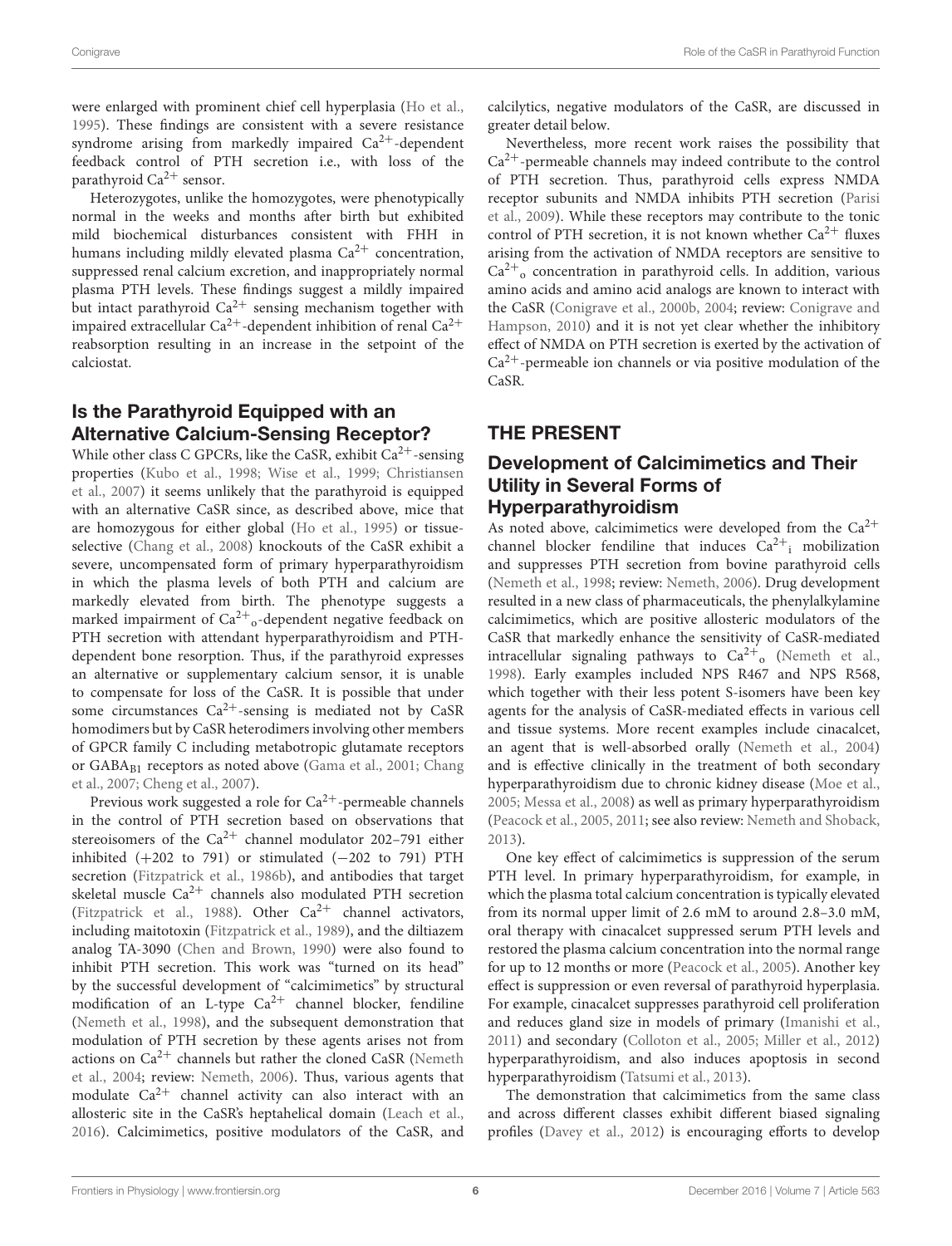new generation calcimimetics in support of tissue-specific CaSR-targeted pharmacotherapy e.g., parathyroid vs. kidney vs. thyroid C-cells (review: [Leach et al., 2015\)](#page-10-26). Recent modeling of calcimimetic binding in the CaSR's heptahelical domain suggests that agents such as A265347 with less pronounced biased signaling profiles may bind more deeply in the allosteric pocket [\(Leach et al., 2016\)](#page-10-24).

More recently, a peptide activator of the CaSR (AMG-416; L-Cys-AcDCys-DAla-(DArg)<sub>2</sub>-DAla-DArgNH<sub>2</sub>) has entered clinical practice for the treatment of patients with secondary hyperparathyroidism on hemodialysis [\(Bell et al., 2015\)](#page-8-12). Administered intravenously it has superior pharmacokinetics including effective suppression of PTH levels beyond 24 h [\(Walter et al., 2013\)](#page-12-13) due, presumably, to its ability to form a di-sulfide with CaSR residue C482 in its extracellular domain [\(Alexander et al., 2015\)](#page-8-13).

### **Calcilytics**

Several classes of calcilytics (negative modulators of the CaSR) have been developed. These agents, in general, bind in the HH domain and suppress CaSR signaling. For this reason, they have proved useful in assessing the role of the CaSR in  $Ca^{2+}$ - or Lamino acid-induced cellular or tissue responses (e.g., Dvorak et al., [2004;](#page-9-27) [Daly et al., 2013\)](#page-9-28). In the parathyroid, calcilytics promote PTH secretion by reversing the inhibitory action of the CaSR [\(Nemeth et al., 2001\)](#page-11-33). As a consequence, it was hoped that these agents might prove useful in the treatment of osteoporosis by elevating serum PTH levels to emulate the action of intermittent subcutaneous injections of PTH1–34 (teriparatide). However, none of the calcilytics that have entered human clinical trials, thus far, have been successful in significantly increasing bone density or reducing fracture risk (review: Nemeth and Goodman, [2016\)](#page-11-21). Two main explanations seem reasonable: (i) the maximum increase in the serum level of endogenous PTH is significantly less than that achieved by subcutaneous injections of PTH1–34 (e.g., [Kimura et al., 2011\)](#page-10-27); or (ii) calcilytics suppress CaSRs in cells of the osteoblast lineage to interfere with PTH-induced cell maturation and key differentiated functions including matrix synthesis and mineralization [\(Dvorak et al.,](#page-9-27) [2004\)](#page-9-27).

# Nutrient Activators of the CaSR

In addition to its regulation by  $Ca^{2+}$  ions, the CaSR also responds promiscuously to L-amino acids of various classes (Conigrave et al., [2000b\)](#page-9-23), and one of the most potent, L-Trp, has been shown recently to bind in the receptor's VFT domain ligand-binding groove [\(Geng et al., 2016;](#page-10-28) see below). This behavior resembles that of several class C GPCRs [\(Conigrave and Hampson,](#page-9-29) [2006,](#page-9-29) [2010\)](#page-9-24) and supports macronutrient sensing in various tissues including the gastrointestinal tract (review: Conigrave and Brown, [2006\)](#page-9-30). Based on the signaling pathway analysis performed to date, however,  $Ca^{2+}$ <sub>o</sub> and L-amino acids are not equivalent activators. In particular, L-amino acids preferentially activate a Ca<sup>2+</sup><sub>i</sub> mobilizing pathway and have more limited actions on PI-PLC and  $ERK_{1/2}$  (review: [Conigrave and Ward,](#page-9-0) [2013\)](#page-9-0). Nevertheless, L-amino acids are potent activators of Ca2<sup>+</sup> <sup>i</sup> mobilization in parathyroid cells and also suppress PTH

secretion at physiologically relevant concentrations (Conigrave et al., [2004\)](#page-9-3). Furthermore, glutathione and various analogs (e.g., S-methylglutathione) also activate  $Ca^{2+}$ ; mobilization and suppress PTH secretion, presumably by binding to the same VFT domain ligand-binding groove [\(Broadhead et al., 2011\)](#page-8-14). These findings imply that protein nutritional state is negatively coupled to the control of PTH secretion and thus serum PTH levels. The full significance of these effects, however, is not yet known (see below).

# Control of CaSR Gene Expression

Analysis of the promoter regions of the CaSR gene has led to the identification of two key positive modulators of expression: (i) inflammatory cytokines including IL-1β, IL-6 and TNFα (Canaff and Hendy, [2005\)](#page-9-31); and (ii) hormonally active analogs of vitamin D including 1,25-dihydroxyvitamin  $D_3$  [\(Canaff and Hendy,](#page-9-32)  $2002$ ), and possibly 25-hydroxyvitamin  $D_3$ , whose plasma levels are nearly 1000-fold higher. These results suggest that CaSR expression may be upregulated in the parathyroid and other CaSR-expressing tissues in response to various inflammatory conditions and in response to elevations in either serum 1,25 dihydroxyvitamin  $D_3$  or 25-hydroxyvitamin  $D_3$  levels.

# RECENT DEVELOPMENTS AND THE FUTURE

# G-Protein Coupling

The CaSR couples to various G-proteins (review: Conigrave and Ward, [2013\)](#page-9-0). Notable from the perspective of parathyroid function are Gi, which suppresses agonist-stimulated GPCRmediated cAMP production and contributes to the activation of ERK<sub>1/2</sub> at least in part via β-arrestin, and G<sub>q/11</sub>, which activates PI-PLC and induces  $Ca^{2+}$ <sub>i</sub> mobilization, with attendant activation of several protein kinase C isoforms and  $ERK_{1/2}$ .

Both the  $G_i$  and  $G_{q/11}$  pathways appear to be important for the inhibitory control of PTH secretion. With respect to  $G_q$  and  $G_{11}$ , it is now known that  $Ga<sub>q</sub>$  and  $Ga<sub>11</sub>$  are required for the normal control of PTH secretion. Thus, in a transgenic mouse in which parathyroid-specific ablation of  $Ga<sub>q</sub>$  was produced on a global  $Ga_{11}$  null background, severe neonatal hyperparathyroidism was observed [\(Wettschureck et al., 2007\)](#page-12-14) and resembled the phenotypes of both global [\(Ho et al., 1995\)](#page-10-20) and parathyroidspecific [\(Chang et al., 2008\)](#page-9-20) ablation of the CaSR. These findings demonstrate that  $G_q$  and  $G_{11}$  are required for CaSR-mediated control of PTH secretion and thus lie at the top of a key inhibitory signaling pathway(s). Consistent with these findings, inactivating and activating mutations of the human  $Ga_{11}$  gene have been shown respectively to underlie variant forms of FHH (FHH2) and ADH (ADH2; [Nesbit et al., 2013a;](#page-11-34) [Gorvin et al., 2016;](#page-10-29) [Piret et al.,](#page-11-35) [2016\)](#page-11-35).

Under certain circumstances, the CaSR also couples to  $G_s$ (review: [Conigrave and Ward, 2013\)](#page-9-0) but the significance of this pathway for the control of PTH secretion is unknown. It is interesting to speculate that the "inactive" form of the receptor, which is promoted under conditions of low  $Ca^{2+}$  and high phosphate concentrations [\(Geng et al., 2016\)](#page-10-28) might preferentially couple to  $G_s$  in the parathyroid.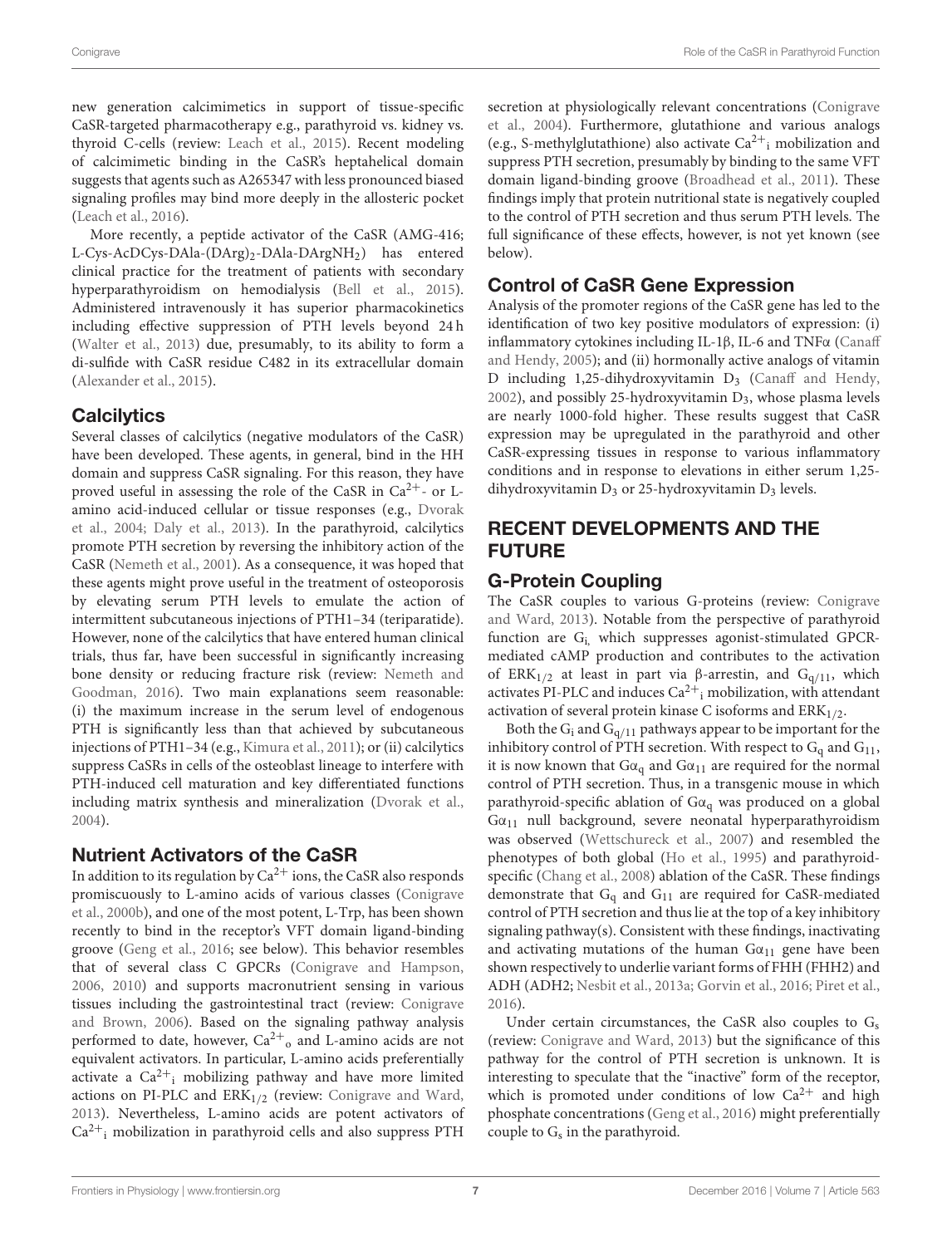### Receptor Trafficking

Receptor trafficking studies have largely focused on cell systems in which the CaSR is expressed heterologously (reviews: [Breitwieser, 2013,](#page-8-15) [2014\)](#page-8-16). These studies demonstrate that trafficking of the CaSR is modulated by various binding partner proteins (review: [Huang and Miller, 2007\)](#page-10-30), can be promoted by allosteric modulators such as cinacalcet and NPS-2143 acting as pharmaco-chaperones [\(Leach et al., 2013\)](#page-10-31), and is sensitive to receptor-dependent signaling [\(Grant et al., 2011,](#page-10-32) [2012;](#page-10-33) review: [Breitwieser, 2012\)](#page-8-17). In the parathyroid, the CaSR interacts with caveolin and is thus likely to localize to sub-domains of the plasma membrane known as caveolae [\(Kifor et al., 1998\)](#page-10-34). In addition, recent findings suggest that the CaSR is processed between the plasma membrane and intracellular endosomes via clathrin-coated vesicles since mutations of Arg15 of the sigma  $(\sigma)$ subunit of the clathrin-binding protein AP2 have been linked to a variant form of FHH, now known as FHH3 [\(Nesbit et al., 2013b\)](#page-11-36). The findings suggest that the formation, and/or maintenance, of CaSR signaling complexes is impaired under conditions in which clathrin-coated vesicle-mediated processing of the CaSR is impaired.

# X-ray Crystal Structures

While X-ray crystal structures of class C GPCR VFT domains [\(Kunishima et al., 2000;](#page-10-35) [Tsuchiya et al., 2002\)](#page-12-15), entire extracellular (VFT-plus-Cys-rich) domains [\(Muto et al., 2007\)](#page-11-37), and even heptahelical domains [\(Doré et al., 2014\)](#page-9-33) have been reported over the last 15 years, crystal structures for CaSR domains have only recently become available [\(Geng et al., 2016;](#page-10-28) [Zhang et al., 2016\)](#page-12-16).

These newly described CaSR structures provide information on the inactive and active forms of its VFT domain (Geng et al., [2016;](#page-10-28) [Zhang et al., 2016\)](#page-12-16) and entire extracellular domain [\(Geng et al., 2016\)](#page-10-28). While the protein conformations of the active forms of the VFT domain structures were almost identical, the identification of divalent cation, and anion binding sites were quite different in the structures reported by the two groups. [Zhang et al. \(2016\)](#page-12-16) identified just one  $Ca^{2+}$  site in the active form of the VFT domain and relied on modeling of electron densities to ascribe it to the ligand-binding cleft, where it was closely associated with an L-amino acid-binding site. Surprisingly, however, they identified a formaldehyde derivative rather than the native form of L-Trp in the site.

In the structures described by [Geng et al. \(2016\)](#page-10-28), on the other hand, an anomalous mapping strategy was used to identify four, previously unrecognized,  $Ca^{2+}$  binding sites, one of which ("Site 2") was present in both the inactive and active structures and three of which were only identified in the active structure and, thus, may act to stabilize it. Interestingly, no  $Ca^{2+}$  binding site was located in the closed (active) form of the agonistbinding cleft in the structure reported by Geng et al., which was occupied instead by the amino acid L-Trp [\(Geng et al., 2016\)](#page-10-28). In addition, Geng et al. identified several binding sites for inorganic phosphate in the inactive structure [\(Geng et al., 2016\)](#page-10-28), raising the possibility that not only the  $Ca^{2+}$ <sub>0</sub> concentration but also the ratio of  $Ca^{2+}$ <sub>o</sub> to phosphate concentrations may control the receptor's transition between inactive and active states.

The findings that the receptor binds inorganic phosphate  $(P_i)$ as well as  $Ca^{2+}$  ions and that  $Ca^{2+}$  stabilizes the active state, whereas  $P_i$  stabilizes the inactive state have potentially important implications for understanding parathyroid function since elevated P<sub>i</sub> concentrations stimulate PTH secretion (Slatopolsky et al., [1996\)](#page-12-17) whereas elevated  $Ca^{2+}$ <sub>o</sub> inhibits it. Does the CaSR modulate its response to  $Ca^{2+}$ <sub>o</sub> according to the background level of inorganic phosphate? Does the Ca:P<sup>i</sup> ratio determine PTH secretion rates by controlling the activation state of the CaSR? Does the CaSR act as a phosphate sensor in other tissues such as osteocytes or osteoblasts in bone?

### Unresolved Problems

There are several unresolved problems. Four of them are considered below in the form of sets of questions.

### Question-Set 1

What drives intrinsic PTH secretion and how does the CaSR suppress it in a  $G_i$ -independent manner? Is spontaneous PTH secretion truly constitutive, implying that the pathway by which PTH vesicles undergo exocytosis is unregulated? Alternatively, is it promoted by receptors expressed on the surface of parathyroid cells that are either constitutively active or exposed to locally released activators such as histamine from mast cells or prostanoids from chief or oxyphil cells?

### Question-Set 2

What is the significance of amino acid-binding to the CaSR (Geng et al., [2016\)](#page-10-28) for parathyroid function? Does the parathyroid CaSR read the local concentrations of L-amino acids arising from export of amino acids from the cytoplasm or are they determined by the amino acid concentrations in the bulk plasma. Does amino acid sensing by the CaSR primarily affect PTH secretion under conditions of protein deficiency and reductions in plasma amino acid levels as suggested by the phenomenon of secondary hyperparathyroidism in subjects on low protein diets (reviews: [Conigrave et al., 2002,](#page-9-34) [2008\)](#page-9-35) or does it act primarily to suppress PTH secretion under conditions of protein excess as suggested by parathyroid cell responses in vitro [\(Conigrave et al., 2004\)](#page-9-3). Alternatively, might L-amino acid sensing by the CaSR provide a mechanism for adjusting the inhibitory gain on the receptor to the level of amino acid-dependent PTH synthesis?

### Question-Set 3

What is the significance of CaSR heterodimerization for parathyroid function? Is the parathyroid subject solely to control by CaSR homodimers or are some  $Ca^{2+}$ -dependent signaling pathways (e.g., for the control of parathyroid chief cell number, or PreProPTH gene expression) subject to control by CaSR heterodimers with metabotropic glutamate receptors (Gama et al., [2001\)](#page-10-12) or GABAB1 receptors [\(Chang et al., 2007\)](#page-9-16)?

### Question-Set 4

Can CaSR expression be effectively upregulated in hypercalcemic conditions such as primary hyperparathyroidism or FHH to restore physiological control of plasma calcium levels and  $\rm Ca^{2+}_{\rm o}$ dependent suppression of PTH secretion? Can CaSR expression be effectively downregulated in hypocalcemic conditions such as ADH to restore physiological control of plasma calcium and PTH levels? Can tissue-selective modulators of the vitamin D receptor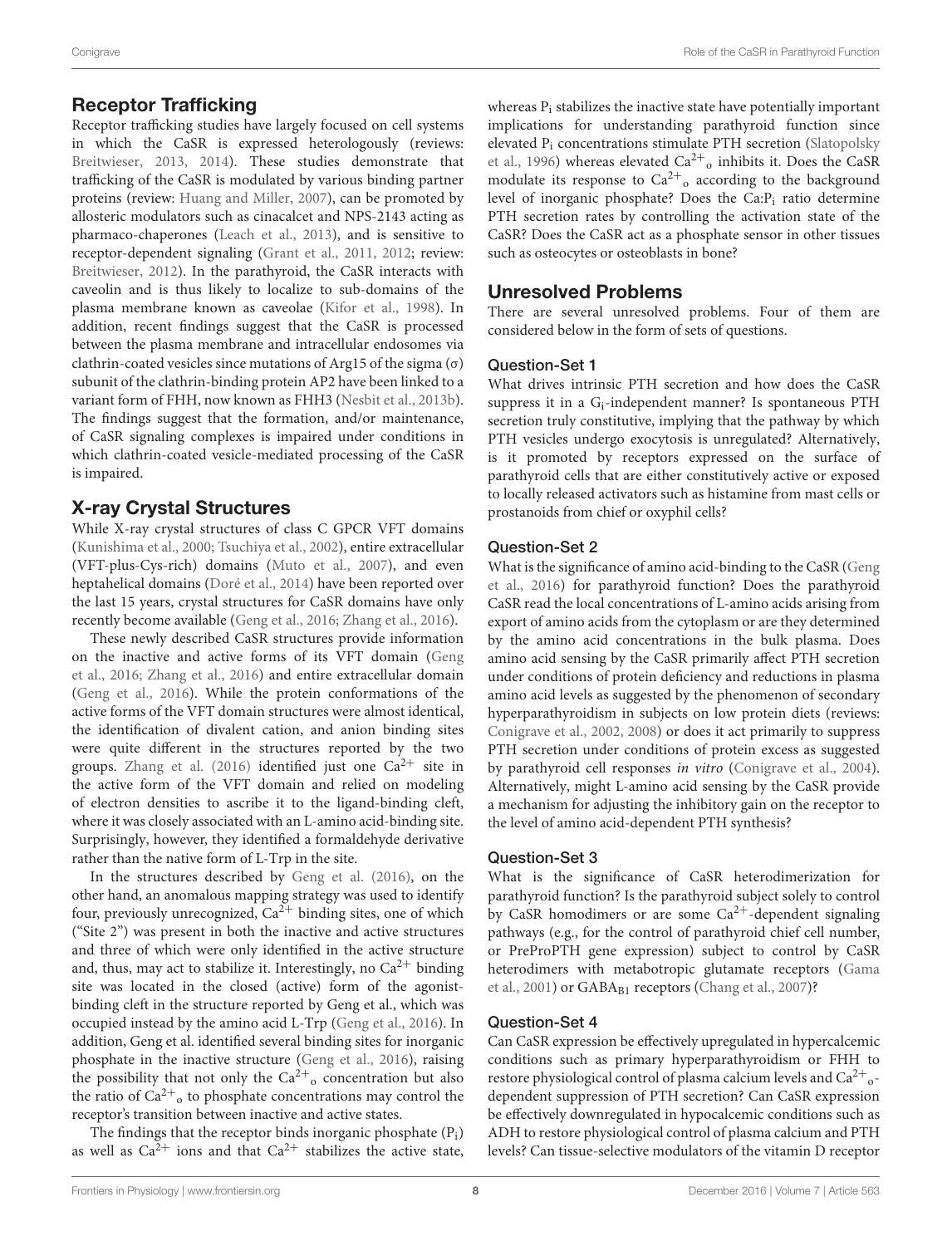or cytokine receptors, or other strategies, be developed for the control of parathyroid CaSR expression?

# CONCLUDING REMARKS

The role of the parathyroid in the whole body calcium economy is so important that the negative feedback loop by which PTH elevates plasma  $Ca^{2+}$  and  $Ca^{2+}$ , in turn, suppresses PTH secretion largely defines its place in human biology. Expression cloning of the CaSR, its identification as the key  $Ca<sup>2+</sup>$  sensor of the parathyroid, and evaluation of its roles in normal tissue biology and in human disease have resolved key issues in calcium metabolism. New paradigms of  $Ca^{2+}$ -mediated control of tissue function and of the CaSR in macronutrientsensing have followed. Incredibly, the molecular mechanism by which the CaSR suppresses PTH secretion is only partially solved: for the situation in which PTH secretion is stimulated by neurotransmitters or hormones that elevate cAMP levels. The mechanisms by which the CaSR suppresses intrinsic PTH secretion or the secretion of PTH downstream of hormones that activate PTH secretion by non-cAMP pathways remain undefined. Newly available X-ray crystal structures for the CaSR extracellular domain in its inactive and active conformations provide new opportunities to investigate the  $Ca^{2+}$  sensing mechanism.

# **REFERENCES**

- <span id="page-8-13"></span>Alexander, S., Hunter, T., Walter, S., Dong, J., Maclean, D., Baruch, A., et al. (2015). Critical Cysteine residues in both the calcium-sensing receptor and the allosteric activator AMG 416 underlie the mechanism of action. Mol. Pharmacol. 88, 853–865. doi: [10.1124/mol.115.098392](https://doi.org/10.1124/mol.115.098392)
- <span id="page-8-10"></span>Ba, J., Brown, D., and Friedman, P. A. (2003). Calcium-sensing receptor regulation of PTH-inhibitable proximal tubule phosphate transport. Am. J. Physiol. 285, F1233–F1243. doi: [10.1152/ajprenal.00249.2003](https://doi.org/10.1152/ajprenal.00249.2003)
- <span id="page-8-8"></span>Bai, M., Trivedi, S., and Brown, E. M. (1998). Dimerization of the extracellular calcium-sensing receptor (CaR) on the cell surface of CaR-transfected HEK293 cells. J. Biol. Chem. 273, 23605–23610. doi: [10.1074/jbc.273.36.23605](https://doi.org/10.1074/jbc.273.36.23605)
- <span id="page-8-9"></span>Bai, M., Trivedi, S., Kifor, O., Quinn, S. J., and Brown, E. M. (1999). Intermolecular interactions between dimeric calcium-sensing receptor monomers are important for its normal function. Proc. Natl. Acad. Sci. U.S.A. 96, 2834–2839. doi: [10.1073/pnas.96.6.2834](https://doi.org/10.1073/pnas.96.6.2834)
- <span id="page-8-12"></span>Bell, G., Huang, S., Martin, K. J., and Block, G. A. (2015). A randomized, doubleblind, phase 2 study evaluating the safety and efficacy of AMG 416 for the treatment of secondary hyperparathyroidism in hemodialysis patients. Curr. Med. Res. Opin. 31, 943–952. doi: [10.1185/03007995.2015.1031731](https://doi.org/10.1185/03007995.2015.1031731)
- <span id="page-8-1"></span>Birnbaumer, M. E., Schneider, A. B., Palmer, D., Hanley, D. A., and Sherwood, L. M. (1977). Secretion of parathyroid hormone by abnormal human parathyroid glands in vitro. J. Clin. Endocrinol. Metab. 45, 105–113. doi: [10.1210/jcem-45-1-105](https://doi.org/10.1210/jcem-45-1-105)
- <span id="page-8-17"></span>Breitwieser, G. (2012). Minireview: the intimate link between calcium sensing receptor trafficking and signaling: implications for disorders of calcium homeostasis. Mol. Endocrinol. 26, 1482–1495. doi: [10.1210/me.2011-1370](https://doi.org/10.1210/me.2011-1370)
- <span id="page-8-15"></span>Breitwieser, G. (2013). The calcium sensing receptor life cycle: trafficking, cell surface expression, and degradation. Best Pract. Res. Clin. Endocrinol. Metab. 27, 303–313. doi: [10.1016/j.beem.2013.03.003](https://doi.org/10.1016/j.beem.2013.03.003)
- <span id="page-8-16"></span>Breitwieser, G. (2014). Pharmacoperones and the calcium sensing receptor: exogenous and endogenous regulators. Pharmacol. Res. 83, 30–37. doi: [10.1016/j.phrs.2013.11.006](https://doi.org/10.1016/j.phrs.2013.11.006)
- <span id="page-8-14"></span>Broadhead, G. K., Mun, H. C., Avlani, V. A., Jourdon, O., Church, W. B., Christopoulos, A., et al. (2011). Allosteric modulation of the calcium-sensing

# AUTHOR CONTRIBUTIONS

The author confirms being the sole contributor of this work and approved it for publication.

# FUNDING

The author's work on the role of the calcium-sensing receptor has been funded by the National Health & Medical Research Council of Australia (project grants APP1011922, APP1026962, and APP1085143).

# ACKNOWLEDGMENTS

The author thanks Dr. Dorothea Szczawinska and Dr. Heechang Mun for the opportunity to discuss several of the issues relating to parathyroid biology that are considered in this manuscript. He also thanks his current collaborators in the field of calcium-sensing receptor biology including Dr. Donald Ward of the University of Manchester, England UK, Prof Arthur Christopoulos, and Dr. Katie Leach of the Monash Institute of Pharmaceutical Sciences, Parkville, Victoria, Australia, and in the field of parathyroid biology, Profs. Leigh Delbridge and Stan Sidhu of the Department of Surgery, Royal North Shore Hospital, St. Leonards, NSW, Australia.

receptor by, γ-glutamyl peptides: inhibition of PTH secretion, suppression of intracellular cAMP levels and a common mechanism of action with L-amino acids. J. Biol. Chem. [286, 8786–8797. doi: 10.1074/jbc.M110.](https://doi.org/10.1074/jbc.M110.149724) 149724

- <span id="page-8-11"></span>Brown, E. (2009). Anti-parathyroid and anti-calcium sensing receptor antibodies in autoimmune hypoparathyroidism. Endocrinol. Metab. Clin. North Am. 38, 437–445. doi: [10.1016/j.ecl.2009.01.001](https://doi.org/10.1016/j.ecl.2009.01.001)
- <span id="page-8-3"></span>Brown, E. M., Gardner, D. G., Brennan, M. F., Marx, S. J., Spiegel, A. M., Attie, M. F., et al. (1979a). Calcium-regulated parathyroid hormone release in primary hyperparathyroidism: studies in vitro with dispersed parathyroid cells. Am. J. Med. 66, 923–931. doi: [10.1016/0002-9343\(79\)90446-7](https://doi.org/10.1016/0002-9343(79)90446-7)
- <span id="page-8-6"></span>Brown, E. M., Gardner, D. G., Windeck, R. A., Hurwitz, S., Brennan, M. F., and Aurbach, G. D. (1979b). Beta-adrenergically stimulated adenosine  $3'$ ,  $5'$ monophosphate accumulation in and parathyroid hormone release from dispersed human parathyroid cells. J. Clin. Endocrinol. Metab. 48, 618–626. doi: [10.1210/jcem-48-4-618](https://doi.org/10.1210/jcem-48-4-618)
- <span id="page-8-0"></span>Brown, E. M., Hurwitz, S., and Aurbach, G. D. (1976). Preparation of viable isolated bovine parathyroid cells. Endocrinology 99, 1582–1588. doi: [10.1210/endo-99-6-1582](https://doi.org/10.1210/endo-99-6-1582)
- <span id="page-8-5"></span>Brown, E. M., Hurwitz, S., and Aurbach, G. D. (1977a). Beta-adrenergic stimulation of cyclic AMP content and parathyroid hormone release from isolated bovine parathyroid cells. Endocrinology 100, 1696–1702. doi: [10.1210/endo-100-6-1696](https://doi.org/10.1210/endo-100-6-1696)
- <span id="page-8-2"></span>Brown, E. M., Brennan, M. F., Hurwitz, S., Windeck, R., Marx, S. J., Spiegel, A. M., et al. (1978a). Dispersed cells prepared from human parathyroid glands: distinct calcium sensitivity of adenomas vs. primary hyperplasia. J. Clin. Endocrinol. Metab. 46, 267–275. doi: [10.1210/jcem-46-2-267](https://doi.org/10.1210/jcem-46-2-267)
- <span id="page-8-4"></span>Brown, E. M., Broadus, A. E., Brennan, M. F., Gardner, D. G., Marx, S. J., Spiegel, A. M., et al. (1979c). Direct comparison in vivo and in vitro of suppressibility of parathyroid function by calcium in primary hyperparathyroidism. J. Clin. Endocrinol. Metab. 48, 604–610. doi: [10.1210/jcem-48-4-604](https://doi.org/10.1210/jcem-48-4-604)
- <span id="page-8-7"></span>Brown, E. M., Butters, R., Katz, C., and Kifor, O. (1991b). Neomycin mimics the effects of high extracellular calcium concentrations on parathyroid function in dispersed bovine parathyroid cells. Endocrinology (Baltimore) 128, 3047–3054. doi: [10.1210/endo-128-6-3047](https://doi.org/10.1210/endo-128-6-3047)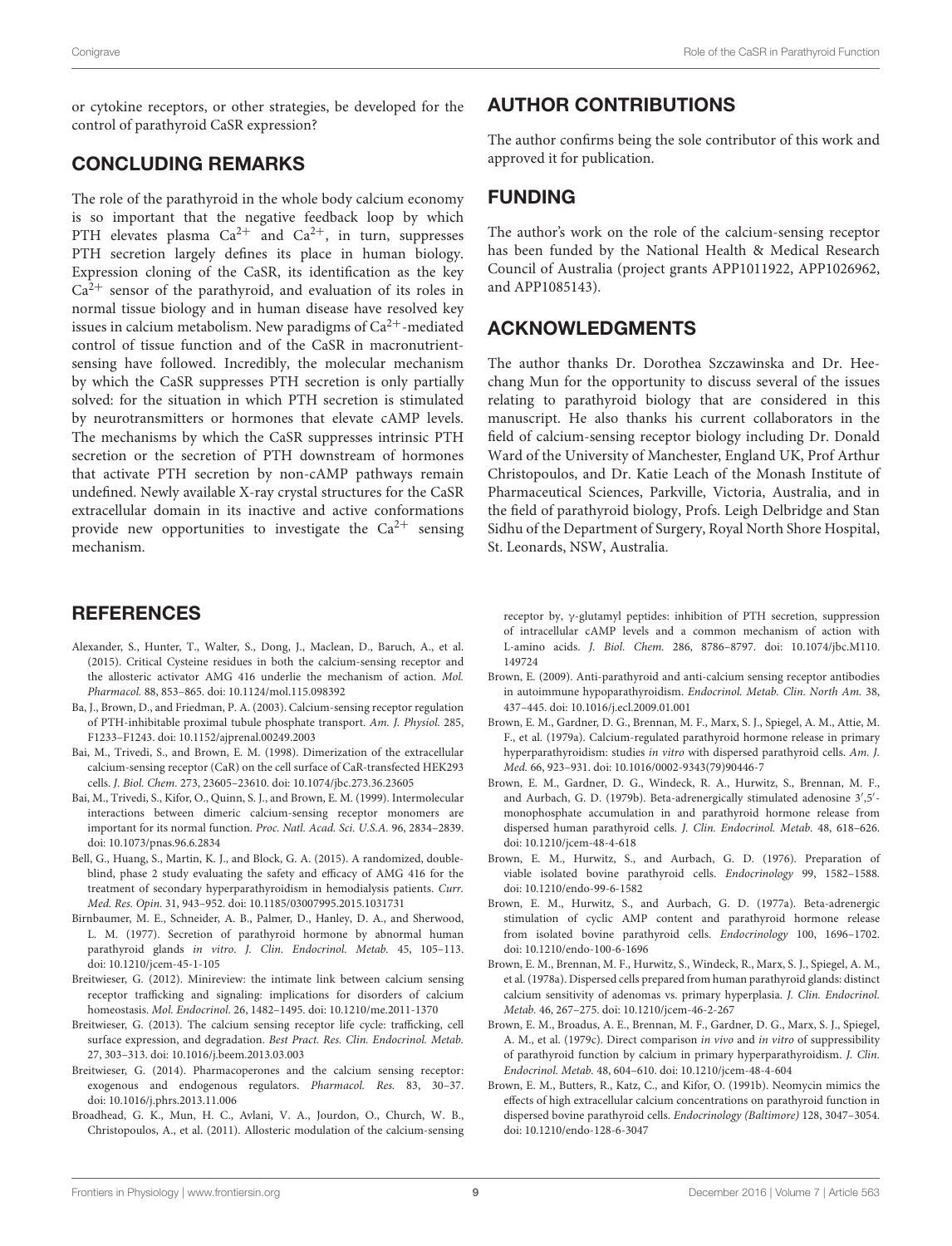- <span id="page-9-10"></span>Brown, E. M., Butters, R., Katz, C., Kifor, O., and Fuleihan, G. E. (1992). A comparison of the effects of concanavalin-A and tetradecanoylphorbol acetate on the modulation of parathyroid function by extracellular calcium and neomycin in dispersed bovine parathyroid cells. Endocrinology 130, 3143–3151.
- <span id="page-9-4"></span>Brown, E. M., Carroll, R. J., and Aurbach, G. D. (1977b). Dopaminergic stimulation of cyclic AMP accumulation and parathyroid hormone release from dispersed bovine parathyroid cells. Proc. Natl. Acad. Sci. U.S.A. 74, 4210–4213. doi: [10.1073/pnas.74.10.4210](https://doi.org/10.1073/pnas.74.10.4210)
- <span id="page-9-11"></span>Brown, E. M., Enyedi, P., Leboff, M., Rotberg, J., Preston, J., and Chen, C. (1987). High extracellular  $Ca^{2+}$  and  $Mg^{2+}$  stimulate accumulation of inositol phosphates in bovine parathyroid cells. FEBS Lett. 218, 113–118. doi: [10.1016/0014-5793\(87\)81029-3](https://doi.org/10.1016/0014-5793(87)81029-3)
- <span id="page-9-8"></span>Brown, E. M., Fuleihan, G. E., Chen, C. J., and Kifor, O. (1990). A comparison of the effects of divalent and trivalent cations on parathyroid hormone release, 3′ ,5′ -cyclic-adenosine monophosphate accumulation, and the levels of inositol phosphates in bovine parathyroid cells. Endocrinology 127, 1064–1071. doi: [10.1210/endo-127-3-1064](https://doi.org/10.1210/endo-127-3-1064)
- <span id="page-9-13"></span>Brown, E. M., Gamba, G., Riccardi, D., Lombardi, M., Butters, R., Kifor, O., et al. (1993). Cloning and characterization of an extracellular  $Ca^{2+}$ -sensing receptor from bovine parathyroid. Nature 366, 575–580. doi: [10.1038/366575a0](https://doi.org/10.1038/366575a0)
- <span id="page-9-6"></span>Brown, E. M., Gardner, D. G., Windeck, R. A., and Aurbach, G. D. (1978b). Relationship of intracellular 3′ ,5′ -monophosphate accumulation to parathyroid hormone release from dispersed bovine parathyroid cells. Endocrinology 103, 2323–2333. doi: [10.1210/endo-103-6-2323](https://doi.org/10.1210/endo-103-6-2323)
- <span id="page-9-12"></span>Brown, E. M., Katz, C., Butters, R., and Kifor, O. (1991a). Polyarginine, polylysine, and protamine mimic the effects of high extracellular calcium concentrations on dispersed bovine parathyroid cells. J. Bone Miner. Res. 6, 1217–1225. doi: [10.1002/jbmr.5650061112](https://doi.org/10.1002/jbmr.5650061112)
- <span id="page-9-7"></span>Brown, E. M., Leombruno, R., Thatcher, J., and Burrowes, M. (1985). The acute secretory response to alterations in extracellular calcium concentration and dopamine in perifused bovine parathyroid cells. Endocrinology 116, 1123–1132. doi: [10.1210/endo-116-3-1123](https://doi.org/10.1210/endo-116-3-1123)
- <span id="page-9-1"></span>Brown, E. M., and MacLeod, R. J. (2001). Extracellular calcium sensing and extracellular calcium signaling. Physiol. Rev. 81, 239–297.
- <span id="page-9-18"></span>Brown, E. M., Pollak, M., Seidman, C. E., Seidman, J. G., Chou, Y. H., Riccardi, D., et al. (1995). Calcium-ion-sensing cell-surface receptors. N. Engl. J. Med. 333, 234–240. doi: [10.1056/NEJM199507273330407](https://doi.org/10.1056/NEJM199507273330407)
- <span id="page-9-31"></span>Canaff, L., and Hendy, G. (2005). Calcium-sensing receptor gene transcription is up-regulated by the proinflammatory cytokine, interleukin-1beta. Role of the NF-kappaB PATHWAY and kappaB elements. J. Biol. Chem. 280, 14177–14188. doi: [10.1074/jbc.M408587200](https://doi.org/10.1074/jbc.M408587200)
- <span id="page-9-32"></span>Canaff, L., and Hendy, G. N. (2002). Human calcium-sensing receptor gene. Vitamin D response elements in promoters P1 and P2 confer transcriptional responsiveness to 1,25-dihydroxyvitamin D. J. Biol. Chem. 277, 30337–30350. doi: [10.1074/jbc.M201804200](https://doi.org/10.1074/jbc.M201804200)
- <span id="page-9-20"></span>Chang, W., Tu, C., Chen, T. H., Bikle, D., and Shoback, D. (2008). The extracellular calcium-sensing receptor (CaSR) is a critical modulator of skeletal development. Sci. Signal. 1, ra1. doi: [10.1126/scisignal.1159945](https://doi.org/10.1126/scisignal.1159945)
- <span id="page-9-16"></span>Chang, W., Tu, C., Cheng, Z., Rodriguez, L., Chen, T. H., Gassmann, M., et al. (2007). Complex formation with the Type B gamma-aminobutyric acid receptor affects the expression and signal transduction of the extracellular calcium-sensing receptor. Studies with HEK-293 cells and neurons. J. Biol. Chem. 282, 25030–25040. doi: [10.1074/jbc.M700924200](https://doi.org/10.1074/jbc.M700924200)
- <span id="page-9-9"></span>Chen, C. J., Barnett, J. V., Congo, D. A., and Brown, E. M. (1989). Divalent cations suppress  $3'$ , 5'-adenosine monophosphate accumulation by stimulating a pertussis toxin sensitive guanine nucleotide-binding protein in cultured bovine parathyroid cells. Endocrinology 124, 233–239. doi: [10.1210/endo-124-1-233](https://doi.org/10.1210/endo-124-1-233)
- <span id="page-9-22"></span>Chen, C. J., and Brown, E. M. (1990). The diltiazem analog TA-3090 mimics the actions of high extracellular  $Ca^{2+}$  on parathyroid function in dispersed bovine parathyroid cells. J. Bone Miner. Res. [5, 581–587. doi: 10.1002/jbmr.56500](https://doi.org/10.1002/jbmr.5650050607) 50607
- <span id="page-9-17"></span>Cheng, Z., Tu, C., Rodriguez, L., Chen, T. H., Dvorak, M. M., Margeta, M., et al. (2007). Type B gamma-aminobutyric acid receptors modulate the function of the extracellular Ca<sup>2+</sup>-sensing receptor and cell differentiation in murine growth plate chondrocytes. Endocrinology 148, 4984–4992. doi: [10.1210/en.2007-0653](https://doi.org/10.1210/en.2007-0653)
- <span id="page-9-21"></span>Christiansen, B., Hansen, K., Wellendorph, P., and Bräuner-Osborne, H. (2007). Pharmacological characterization of mouse GPRC6A an, L-

and alpha-amino-acid receptor modulated by divalent cations. Br. J. Pharmacol. 150, 798–807. doi: [10.1038/sj.bjp.0707121](https://doi.org/10.1038/sj.bjp.0707121)

- <span id="page-9-19"></span>Chu, Y. W., Pollak, M. R., Brandi, M. L., Toss, G., Arnqvist, H., Atkinson, A. B., et al. (1995). Mutations in the human  $Ca^{2+}$ -sensing receptor gene that cause familial hypocalciuric hypercalcemia. Am. J. Hum. Genet. 56, 1075–1079.
- <span id="page-9-25"></span>Colloton, M., Shatzen, E., Miller, G., Stehman-Breen, C., Wada, M., Lacey, D., et al. (2005). Cinacalcet HCl attenuates parathyroid hyperplasia in a rat model of secondary hyperparathyroidism. Kidney Int. 67, 467–476. doi: [10.1111/j.1523-1755.2005.67103.x](https://doi.org/10.1111/j.1523-1755.2005.67103.x)
- <span id="page-9-0"></span>Conigrave, A. D., and Ward, D. T. (2013). Calcium-sensing receptor (CaSR): pharmacological properties and signaling pathways. Best Pract. Res. Clin. Endocrinol. Metab. 27, 315–331. doi: [10.1016/j.beem.2013.05.010](https://doi.org/10.1016/j.beem.2013.05.010)
- <span id="page-9-30"></span>Conigrave, A. D., and Brown, E. M. (2006). L-amino acid-sensing by calciumsensing receptors: implications for GI physiology. Am. J. Physiol. 291, G753– G761.
- <span id="page-9-35"></span>Conigrave, A. D., Brown, E. M., and Rizzoli, R. (2008). Dietary protein and bone health: roles of amino acid–sensing receptors in the control of calcium metabolism and bone homeostasis. Annu. Rev. Nutr. 28, 131–155. doi: [10.1146/annurev.nutr.28.061807.155328](https://doi.org/10.1146/annurev.nutr.28.061807.155328)
- <span id="page-9-34"></span>Conigrave, A. D., Franks, A. H., Brown, E. M., and Quinn, S. J. (2002). L-Amino acid sensing by the calcium-sensing receptor: a general mechanism for coupling protein and calcium metabolism? Eur. J. Clin. Nutr. 56, 1072–1080. doi: [10.1038/sj.ejcn.1601463](https://doi.org/10.1038/sj.ejcn.1601463)
- <span id="page-9-29"></span>Conigrave, A. D., and Hampson, D. R. (2006). Broad-spectrum amino acid sensing by class 3 G-protein coupled receptors. Trends Endocrinol. Metab. 17, 398–407. doi: [10.1016/j.tem.2006.10.012](https://doi.org/10.1016/j.tem.2006.10.012)
- <span id="page-9-24"></span>Conigrave, A. D., and Hampson, D. R. (2010). Broad-spectrum amino acid-sensing class C G-protein coupled receptors: molecular mechanisms, physiological significance and options for drug development. Pharmacol. Ther. 127, 252–260. doi: [10.1016/j.pharmthera.2010.04.007](https://doi.org/10.1016/j.pharmthera.2010.04.007)
- <span id="page-9-5"></span>Conigrave, A. D., Quinn, S. J., and Brown, E. M. (2000a). Cooperative multimodal sensing and therapeutic implications of the extracellular  $Ca^{2+}$ -sensing receptor. Trends Pharm. Sci. 21, 401–407. doi: [10.1016/S0165-6147\(00\)01546-7](https://doi.org/10.1016/S0165-6147(00)01546-7)
- <span id="page-9-23"></span>Conigrave, A. D., Quinn, S. J., and Brown, E. M. (2000b). L-amino acid sensing by the extracellular Ca<sup>2+</sup>-sensing receptor. Proc. Natl. Acad. Sci. U.S.A. 97, 4814–4819. doi: [10.1073/pnas.97.9.4814](https://doi.org/10.1073/pnas.97.9.4814)
- <span id="page-9-3"></span>Conigrave, A. D., Mun, H. C., Delbridge, L., Quinn, S. J., Wilkinson, M., and Brown, E. M. (2004). L-amino acids regulate parathyroid hormone secretion. J. Biol. Chem. 279, 38151–38159. doi: [10.1074/jbc.M406373200](https://doi.org/10.1074/jbc.M406373200)
- <span id="page-9-2"></span>Conlin, P. R., Fajtova, V. T., Mortensen, R. M., LeBoff, M. S., and Brown, E. M. (1989). Hysteresis in the relationship between serum ionized calcium and intact parathyroid hormone during recovery from induced hyper- and hypocalcemia in normal humans. J. Clin. Endocrinol. Metab. 69, 593–599. doi: [10.1210/jcem-69-3-593](https://doi.org/10.1210/jcem-69-3-593)
- <span id="page-9-15"></span>Corbetta, S., Lania, A., Filopanti, M., Vicentini, L., Ballaré, E., and Spada, A. (2002). Mitogen-activated protein kinase cascade in human normal and tumoral parathyroid cells. J. Clin. Endocrinol. Metab. 87, 2201–2205. doi: [10.1210/jcem.87.5.8492](https://doi.org/10.1210/jcem.87.5.8492)
- <span id="page-9-28"></span>Daly, K., Al-Rammahi, M., Moran, A., Marcello, M., Ninomiya, Y., and Shirazi-Beechey, S. P. (2013). Sensing of amino acids by the gut-expressed taste receptor T1R1-T1R3 stimulates CCK secretion. Am. J. Physiol. Gastrointest Liver Physiol. 304, G271–G282. doi: [10.1152/ajpgi.00074.2012](https://doi.org/10.1152/ajpgi.00074.2012)
- <span id="page-9-26"></span>Davey, A. E., Leach, K., Valant, C., Conigrave, A. D., Sexton, P. M., and Christopoulos, A. (2012). Positive and negative allosteric modulators promote biased signaling at the calcium-sensing receptor. Endocrinology 153, 1232–1241. doi: [10.1210/en.2011-1426](https://doi.org/10.1210/en.2011-1426)
- <span id="page-9-14"></span>Davies, S. L., Ozawa, A., McCormick, W. D., Dvorak, M. M., and Ward, D. T. (2007). Protein kinase C-mediated phosphorylation of the calciumsensing receptor is stimulated by receptor activation and attenuated by calyculin-sensitive phosphatase activity. J. Biol. Chem. 282, 15048–15056. doi: [10.1074/jbc.M607469200](https://doi.org/10.1074/jbc.M607469200)
- <span id="page-9-33"></span>Doré, A. S., Okrasa, K., Patel, J. C., Serrano-Vega, M., Bennett, K., Cooke, R. M., et al. (2014). Structure of class C GPCR metabotropic glutamate receptor 5 transmembrane domain. Nature 511, 557–562. doi: [10.1038/nature13396](https://doi.org/10.1038/nature13396)
- <span id="page-9-27"></span>Dvorak, M. M., Siddiqua, A., Ward, D. T., Carter, D. H., Dallas, S. L., Nemeth, E. F., et al. (2004). Physiological changes in extracellular calcium concentration directly control osteoblast function in the absence of calciotropic hormones. Proc. Natl. Acad. Sci. U.S.A. 101, 5140–5145. doi: [10.1073/pnas.0306141101](https://doi.org/10.1073/pnas.0306141101)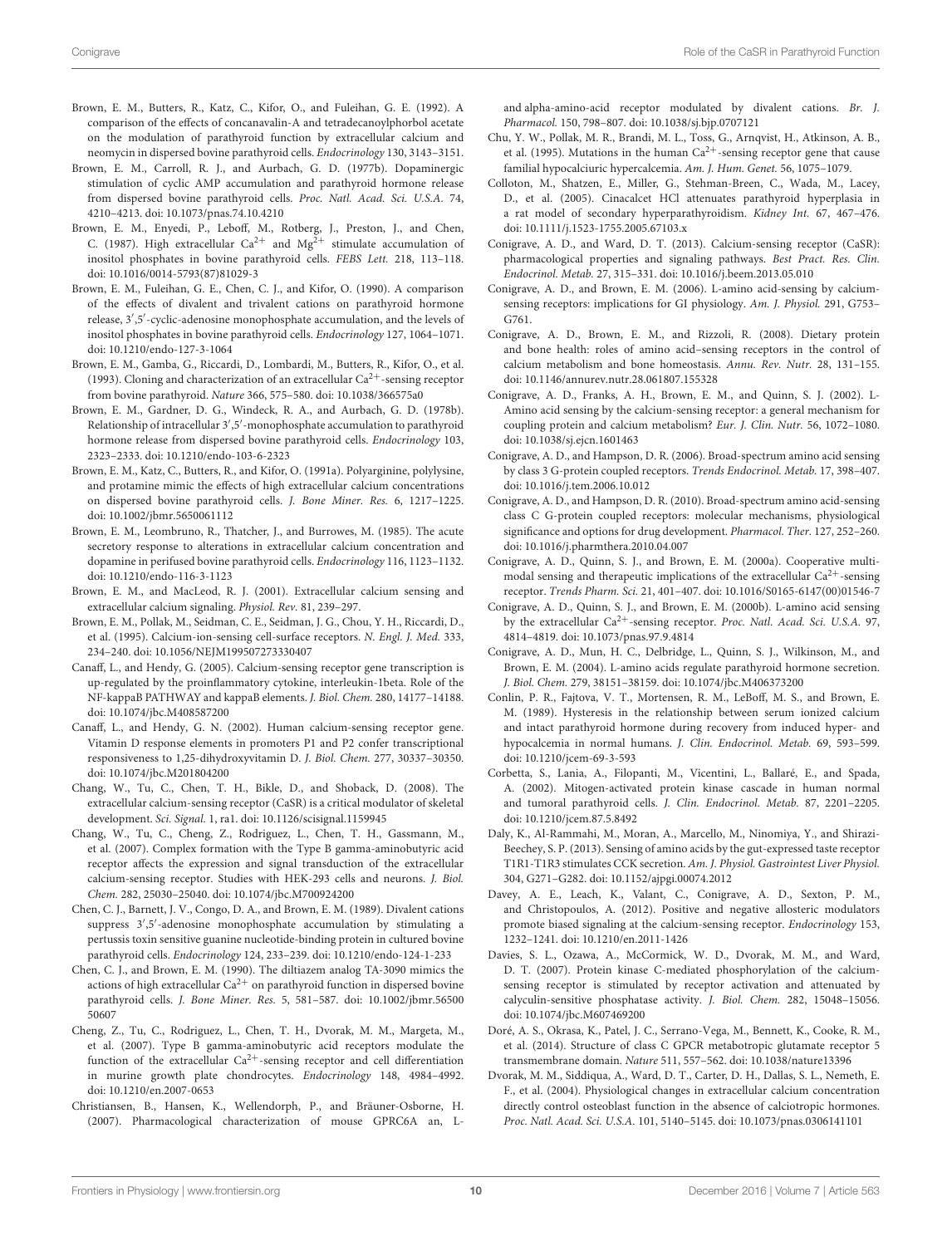- <span id="page-10-15"></span>Egbuna, O. I., and Brown, E. M. (2008). Hypercalcaemic and hypocalcaemic conditions due to calcium-sensing receptor mutations. Best Pract. Res. Clin. Rheumatol. 22, 129–148. doi: [10.1016/j.berh.2007.11.006](https://doi.org/10.1016/j.berh.2007.11.006)
- <span id="page-10-6"></span>Fitzpatrick, L. A., Brandi, M. L., and Aurbach, G. D. (1986a). Calciumcontrolled secretion is effected through a guanine nucleotide regulatory protein in parathyroid cells. Endocrinology 119, 2700–2703. doi: [10.1210/endo-119-6-2700](https://doi.org/10.1210/endo-119-6-2700)
- <span id="page-10-7"></span>Fitzpatrick, L. A., Brandi, M. L., and Aurbach, G. D. (1986b). Control of PTH secretion is mediated through calcium channels and is blocked by pertussis toxin treatment of parathyroid cells. Biochem. Biophys. Res. Commun. 138, 960–965. doi: [10.1016/S0006-291X\(86\)80589-7](https://doi.org/10.1016/S0006-291X(86)80589-7)
- <span id="page-10-22"></span>Fitzpatrick, L. A., Chin, H., Nirenberg, M., and Aurbach, G. D. (1988). Antibodies to an a-subunit of skeletal muscle calcium channels regulate parathyroid secretion. Proc. Natl. Acad. Sci. U.S.A. 85, 2115–2119. doi: [10.1073/pnas.85.7.2115](https://doi.org/10.1073/pnas.85.7.2115)
- <span id="page-10-23"></span>Fitzpatrick, L. A., Yasumoto, T., and Aurbach, G. D. (1989). Inhibition of parathyroid hormone release by maitotoxin, a calcium channel activator. Endocrinology 124, 97–103. doi: [10.1210/endo-124-1-97](https://doi.org/10.1210/endo-124-1-97)
- <span id="page-10-2"></span>Fox, J., and Heath, H. (1981). The "calcium clamp": effect of constant hypocalcemia on parathyroid hormone secretion. Am. J. Physiol. 240, E649–E655.
- <span id="page-10-12"></span>Gama, L., Wilt, S. G., and Breitwieser, G. E. (2001). Heterodimerization of calcium sensing receptors with metabotropic glutamate receptors in neurons. J. Biol. Chem. 276, 39053–39059. doi: [10.1074/jbc.M105662200](https://doi.org/10.1074/jbc.M105662200)
- <span id="page-10-16"></span>Gamba, G., and Friedman, P. A. (2009). Thick ascending limb: the Na<sup>+</sup>: K<sup>+</sup>: 2Cl<sup>−</sup> co-transporter, NKCC2, and the calcium-sensing receptor. Pflugers Arch. 458, 61–76. doi: [10.1007/s00424-008-0607-1](https://doi.org/10.1007/s00424-008-0607-1)
- <span id="page-10-3"></span>Gardner, D. G., Brown, E. M., Attie, M. F., and Aurbach, G. D. (1980). Prostaglandin-mediated stimulation of adenosine 3′ ,5′ monophosphate accumulation and parathyroid hormone release in dispersed human parathyroid cells. J. Clin. Endocrinol. Metab. 51, 20–25. doi: [10.1210/jcem-51-1-20](https://doi.org/10.1210/jcem-51-1-20)
- <span id="page-10-8"></span>Garrett, J. E., Capuano, I. V., Hammerland, L. J., Hung, B. C. P., Brown, E. M., Hebert, S. C., et al. (1995). Molecular cloning and functional expression of human parathyroid calcium receptor cDNAs. J. Biol. Chem. 270, 12919–12925. doi: [10.1074/jbc.270.21.12919](https://doi.org/10.1074/jbc.270.21.12919)
- <span id="page-10-28"></span>Geng, Y., Mosyak, L., Kurinov, I., Zuo, H., Sturchler, E., Cheng, T., et al. (2016). Structural mechanism of ligand activation in human calcium-sensing receptor. Elife 5:e13662. doi: [10.7554/eLife.13662](https://doi.org/10.7554/eLife.13662)
- <span id="page-10-14"></span>Goltzman, D., and Hendy, G. (2015). The calcium-sensing receptor in bone– mechanistic and therapeutic insights. Nat. Rev. Endocrinol. 11, 298–307. doi: [10.1038/nrendo.2015.30](https://doi.org/10.1038/nrendo.2015.30)
- <span id="page-10-29"></span>Gorvin, C. M., Cranston, T., Hannan, F. M., Rust, N., Qureshi, A., Nesbit, M. A., et al. (2016). A G-protein Subunit-α11 Loss-of-Function Mutation, Thr54Met, Causes Familial Hypocalciuric Hypercalcemia Type 2 (FHH2). J. Bone Miner. Res. 31, 1200–1206. doi: [10.1002/jbmr.2778](https://doi.org/10.1002/jbmr.2778)
- <span id="page-10-33"></span>Grant, M. P., Stepanchick, A., and Breitwieser, G. E. (2012). Calcium signaling regulates trafficking of familial hypocalciuric hypercalcemia (FHH) mutants of the calcium sensing receptor. Mol. Endocrinol. 26, 2081–2091. doi: [10.1210/me.2012-1232](https://doi.org/10.1210/me.2012-1232)
- <span id="page-10-32"></span>Grant, M. P., Stepanchick, A., Cavanaugh, A., and Breitwieser, G. E. (2011). Agonist-driven maturation and plasma membrane insertion of calciumsensing receptors dynamically control signal amplitude. Sci. Signal. 4, ra78. doi: [10.1126/scisignal.2002208](https://doi.org/10.1126/scisignal.2002208)
- <span id="page-10-13"></span>Hendy, G. N., D'Souza-Li, L., Yang, B., Canaff, L., and Cole, D. E. (2000). Mutations of the calcium-sensing receptor (CASR) in familial hypocalciuric hypercalcemia, neonatal severe hyperparathyroidism, and autosomal dominant hypocalcemia. Hum. Mutat. 16, 281–296. doi: [10.1002/1098-1004\(200010\)16:4<281::AID-HUMU1>3.0.CO;2-A](https://doi.org/10.1002/1098-1004(200010)16:4<281::AID-HUMU1>3.0.CO;2-A)
- <span id="page-10-20"></span>Ho, C., Conner, D. A., Pollak, M. R., Ladd, D. J., Kifor, O., Warren, H. B., et al. (1995). A mouse model of human familial hypocalciuric hypercalcemia and neonatal severe hyperparathyroidism. Nat. Genet. 11, 389–394. doi: [10.1038/ng1295-389](https://doi.org/10.1038/ng1295-389)
- <span id="page-10-17"></span>Hough, T. A., Bogani, D., Cheeseman, M. T., Favor, J., Nesbit, M. A., Thakker, R. V., et al. (2004). Activating calcium-sensing receptor mutation in the mouse is associated with cataracts and ectopic calcification. Proc. Natl. Acad. Sci. U.S.A. [101, 13566–13571. doi: 10.1073/pnas.04055](https://doi.org/10.1073/pnas.0405516101) 16101
- <span id="page-10-30"></span>Huang, C., and Miller, R. T. (2007). The calcium-sensing receptor and its interacting proteins. J. Cell. Mol. Med. 11, 923–934. doi: [10.1111/j.1582-4934.2007.00114.x](https://doi.org/10.1111/j.1582-4934.2007.00114.x)
- <span id="page-10-25"></span>Imanishi, Y., Kawata, T., Kenko, T., Wada, M., Nagano, N., Miki, T., et al. (2011). Cinacalcet HCl suppresses Cyclin D1 oncogene-derived parathyroid cell proliferation in a murine model for primary hyperparathyroidism. Calcif. Tissue Int. 89, 29–35. doi: [10.1007/s00223-011-9490-4](https://doi.org/10.1007/s00223-011-9490-4)
- <span id="page-10-9"></span>Jiang, Y. F., Zhang, Z., Kifor, O., Lane, C. R., Quinn, S. J., and Bai, M. (2002). Protein kinase C (PKC) phosphorylation of the  $\mathrm{Ca^{2+}}_{\mathrm{o}}$ -sensing receptor (CaR) modulates functional interaction of G proteins with the CaR cytoplasmic tail. J. Biol. Chem. 277, 50543–50549. doi: [10.1074/jbc.M205798200](https://doi.org/10.1074/jbc.M205798200)
- <span id="page-10-4"></span>Kantham, L., Quinn, S. J., Egbuna, O. I., Baxi, K., Butters, R., Pang, J. L., et al. (2009). The calcium-sensing receptor (CaSR) defends against hypercalcemia independently of its regulation of parathyroid hormone secretion. Am. J. Physiol. Endocrinol. Metab. 297, E915–E923. doi: [10.1152/ajpendo.00315.2009](https://doi.org/10.1152/ajpendo.00315.2009)
- <span id="page-10-19"></span>Kemp, E. H., Gavalas, N. G., Akhtar, S., Krohn, K. J., Pallais, J. C., Brown, E. M., et al. (2010). Mapping of human autoantibody binding sites on the calciumsensing receptor. J. Bone Miner. Res. 25, 132–140. doi: [10.1359/jbmr.090703](https://doi.org/10.1359/jbmr.090703)
- <span id="page-10-34"></span>Kifor, O., Diaz, R., Butters, R., Kifor, I., and Brown, E. M. (1998). The calcium-sensing receptor is localized in caveolin-rich plasma membrane domains of bovine parathyroid cells. J. Biol. Chem. 273, 21708–21713. doi: [10.1074/jbc.273.34.21708](https://doi.org/10.1074/jbc.273.34.21708)
- <span id="page-10-11"></span>Kifor, O., MacLeod, R. J., Diaz, R., Bai, M., Yamaguchi, T., Yao, T., et al. (2001). Regulation of MAP kinase by calcium-sensing receptor in bovine parathyroid and CaR-transfected HEK293 cells. Am. J. Physiol. Renal Physiol. 280, F291– F302.
- <span id="page-10-18"></span>Kifor, O., Moore, F. D. Jr., Delaney, M., Garber, J., Hendy, G. N., Butters, R., et al. (2003). A syndrome of hypocalciuric hypercalcemia caused by autoantibodies directed at the calcium-sensing receptor. J. Clin. Endocrinol. Metab. 88, 60–72. doi: [10.1210/jc.2002-020249](https://doi.org/10.1210/jc.2002-020249)
- <span id="page-10-27"></span>Kimura, S., Nakagawa, T., Matsuo, Y., Ishida, Y., Okamoto, Y., and Hayashi, M. (2011). JTT-305, an orally active calcium-sensing receptor antagonist, stimulates transient parathyroid hormone release and bone formation in ovariectomized rats. Eur. J. Pharmacol. 668, 331–336. doi: [10.1016/j.ejphar.2011.07.015](https://doi.org/10.1016/j.ejphar.2011.07.015)
- <span id="page-10-21"></span>Kubo, Y., Miyashita, T., and Murata, Y. (1998). Structural basis for a  $\rm Ca^{2+}$  -sensing function of the metabotropic glutamate receptors. Science 279, 1722–1725. doi: [10.1126/science.279.5357.1722](https://doi.org/10.1126/science.279.5357.1722)
- <span id="page-10-35"></span>Kunishima, N., Shimada, Y., Tsuji, Y., Sato, T., Yamamoto, M., Kumasaka, T., et al. (2000). Structural basis of glutamate recognition by a dimeric metabotropic glutamate receptor. Nature 407, 971–977. doi: [10.1038/35039564](https://doi.org/10.1038/35039564)
- <span id="page-10-10"></span>Lazarus, S., Pretorius, C. J., Khafagi, F., Campion, K. L., Brennan, S. C., Conigrave, A. D., et al. (2011). A novel mutation of the primary protein kinase C phosphorylation site in the calcium-sensing receptor causes autosomal dominant hypocalcemia. Eur. J. Endocrinol. 164, 429–435. doi: [10.1530/EJE-10-0907](https://doi.org/10.1530/EJE-10-0907)
- <span id="page-10-26"></span>Leach, K., Conigrave, A. D., Sexton, P. M., and Christopoulos, A. (2015). Towards tissue-specific pharmacology: insights from the calcium-sensing receptor as a paradigm for GPCR (patho)physiological bias. Trends Pharmacol. Sci. 36, 215–225. doi: [10.1016/j.tips.2015.02.004](https://doi.org/10.1016/j.tips.2015.02.004)
- <span id="page-10-24"></span>Leach, K., Gregory, K. J., Kufareva, I., Khajehali, E., Cook, A. E., Abagyan, R., et al. (2016). Towards a structural understanding of allosteric drugs at the human calcium-sensing receptor. Cell Res. 26, 574–592. doi: [10.1038/cr.2016.36](https://doi.org/10.1038/cr.2016.36)
- <span id="page-10-31"></span>Leach, K., Wen, A., Cook, A. E., Sexton, P. M., Conigrave, A. D., and Christopoulos, A. (2013). Impact of clinically relevant mutations on the pharmacoregulation and signaling bias of the calcium-sensing receptor by positive and negative allosteric modulators. Endocrinology 154, 1105–1116. doi: [10.1210/en.2012-1887](https://doi.org/10.1210/en.2012-1887)
- <span id="page-10-5"></span>Loupy, A., Ramakrishnan, S. K., Wootla, B., Chambrey, R., de la Faille, R., Bourgeois, S., et al. (2012). PTH-independent regulation of blood calcium concentration by the calcium-sensing receptor. J. Clin. Invest. 122, 3355–3367. doi: [10.1172/JCI57407](https://doi.org/10.1172/JCI57407)
- <span id="page-10-1"></span>MacCallum, W. G., Lambert, R. A., and Vogel, K. M. (1914). The removal of calcium from the blood by dialysis in the study of tetany. J. Exp. Med. 20, 149–168. doi: [10.1084/jem.20.2.149](https://doi.org/10.1084/jem.20.2.149)
- <span id="page-10-0"></span>MacCallum, W. G., and Voegtlin, C. (1909). On the relation of tetany to the parathyroid glands and to calcium metabolism. J. Exp. Med. 11, 118–151. doi: [10.1084/jem.11.1.118](https://doi.org/10.1084/jem.11.1.118)